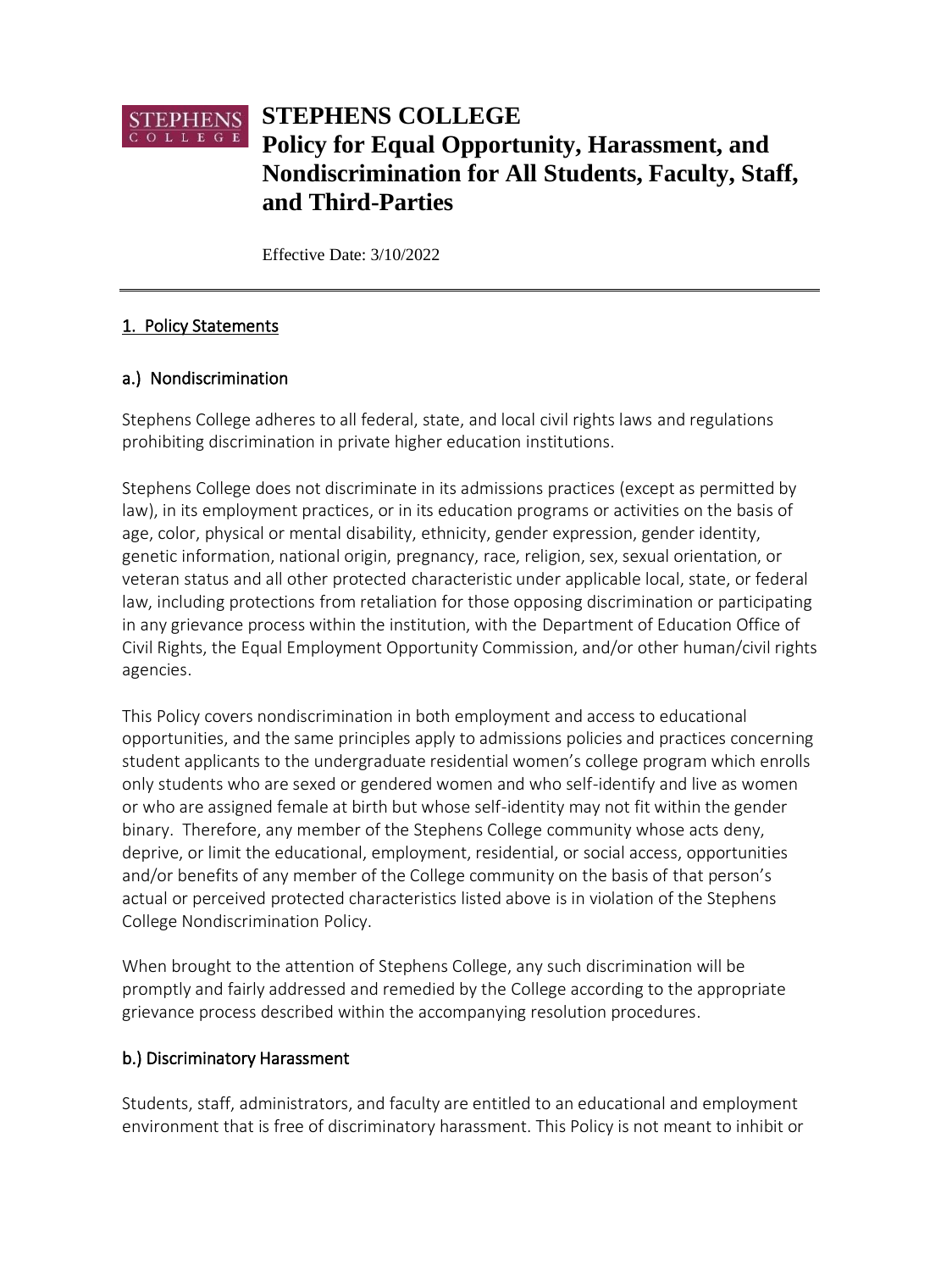prohibit educational content or discussions inside or outside of the classroom that include germane, but controversial, or sensitive subject matters protected by academic freedom.

The sections below describe the specific forms of legally prohibited harassment that are also prohibited under Stephens College policy. When speech or conduct is protected by academic freedom, it will not be considered a violation of Stephens College policy, though supportive measures will be offered to those impacted. All offense definitions encompass actual and/or attempted offenses.

Discriminatory harassment – defined as unwelcome conduct by any member of group of the community on the basis of actual or perceived characteristic protected by policy of law – is a form of prohibited discrimination under Stephens College policy.

Stephens College does not tolerate discriminatory harassment of any student, employee, , visitor, or third-party. Stephens College will act to remedy all forms of harassment when reported, whether or not the harassment rises to the level of creating a "hostile environment."

A hostile environment is one that unreasonably interferes with, limits, or effectively denies an individual's educational or employment access, benefits, or opportunities.<sup>1</sup> This discriminatory effect results from harassing verbal, written, graphic, and/or physical conduct that is severe or pervasive and objectively offensive.

When discriminatory harassment rises to the level of creating a hostile environment, Stephens College may also impose sanctions on the Respondent through application of the appropriate grievance process below.

Stephens College reserves the right to address offensive conduct and/or harassment that (1) does not rise to the level of creating a hostile environment, or (2) that is of a generic nature and not based on a protected characteristic. Addressing such conduct will not result in the imposition of discipline under Stephens College policy, but may be addressed through respectful conversation, remedial actions, education, and/or other Informal Resolution mechanisms.

### c.) Sexual Harassment

The Department of Education's Office for Civil Rights (OCR), the Equal Employment Opportunity Commission (EEOC), and the State of Missouri regard sexual harassment, a specific form of discriminatory harassment, as an unlawful discriminatory practice.

<sup>&</sup>lt;sup>1</sup> This definition of hostile environment is based on Federal Register / Vol. 59, No. 47 / Thursday, March 10, 1994: Department of Education Office for Civil Rights, Racial Incidents and Harassment Against Students At [Educational Stephens Colleges Investigative Guidance.](http://www.ed.gov/about/offices/list/ocr/docs/race394.html.)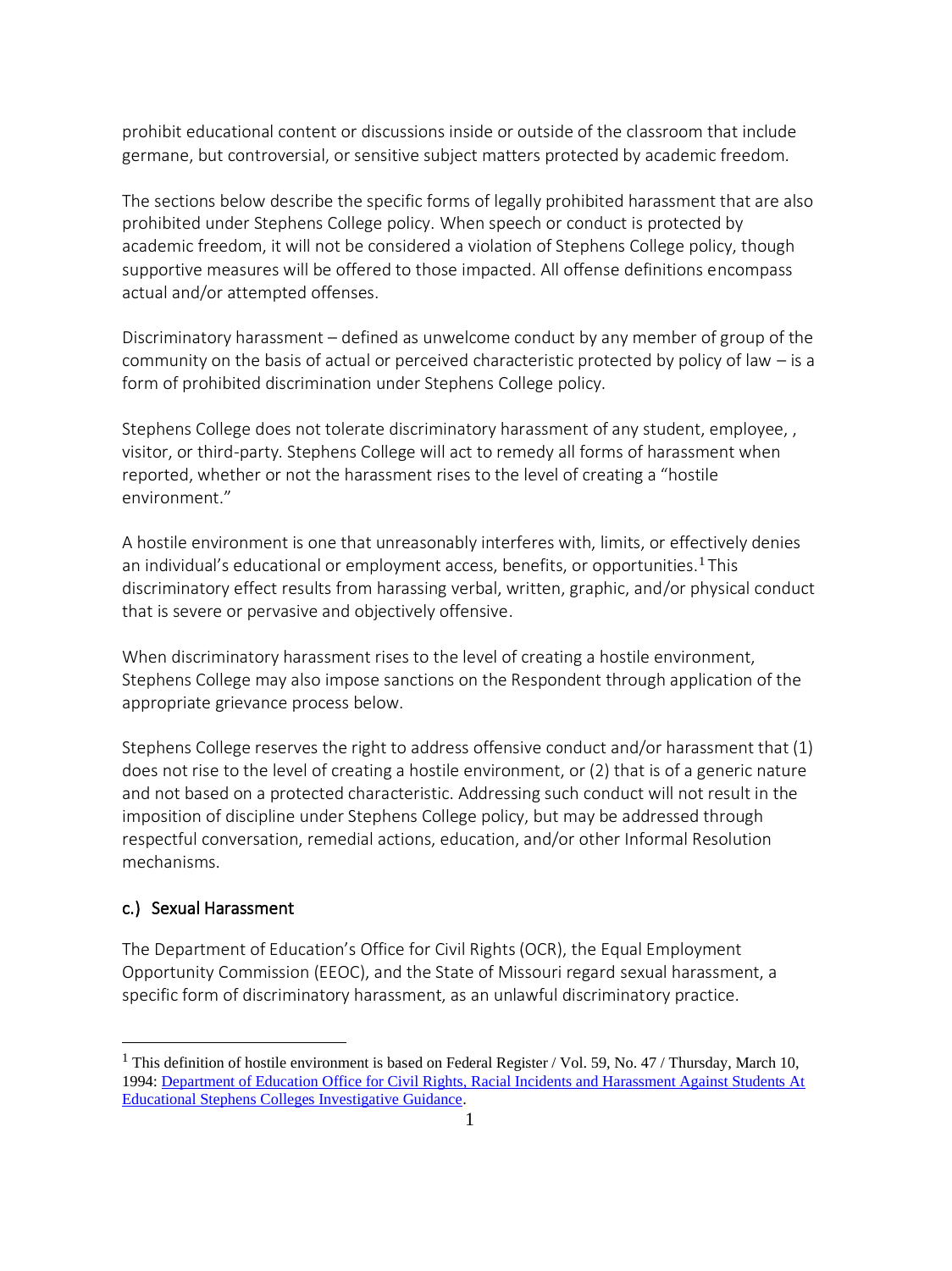Stephens College has adopted the definition of sexual harassment that follows in order to address the unique environment of an academic community.

Acts of sexual harassment may be committed by any person upon any other person, regardless of the sex, sexual orientation, and/or gender identity of those involved. Sexual Harassment, as an umbrella category, includes the offenses of sexual harassment, sexual assault, domestic violence, dating violence, and stalking, and is defined as:

Conduct on the basis of sex or that is sexual in nature, that satisfies one or more of the following:

### 1) Quid Pro Quo:

- a. an employee of Stephens College,
- b. conditions<sup>2</sup> the provision of an aid, benefit, or service of Stephens College,
- c. on an individual's participation in unwelcome sexual conduct.

### 2) Hostile Environment:

- a. unwelcome conduct,
- b. determined by a reasonable person,
- c. to be so severe, and
- d. pervasive, and,
- e. objectively offensive,
- f. that it effectively denies a Complainant equal access to Stephens College's education program or activity.<sup>3</sup>

### 3) Sexual Assault, defined as:

<sup>&</sup>lt;sup>2</sup> Implicitly or explicitly.

<sup>&</sup>lt;sup>3</sup> Unwelcomeness is subjective and determined by the Complainant (except when the Complainant is younger than the age of consent). Severity, pervasiveness, and objective offensiveness are evaluated based on the totality of the circumstances from the perspective of a reasonable person in the same or similar circumstances ("in the shoes of the Complainant"), including the context in which the alleged incident occurred and any similar, previous patterns that may be evidenced.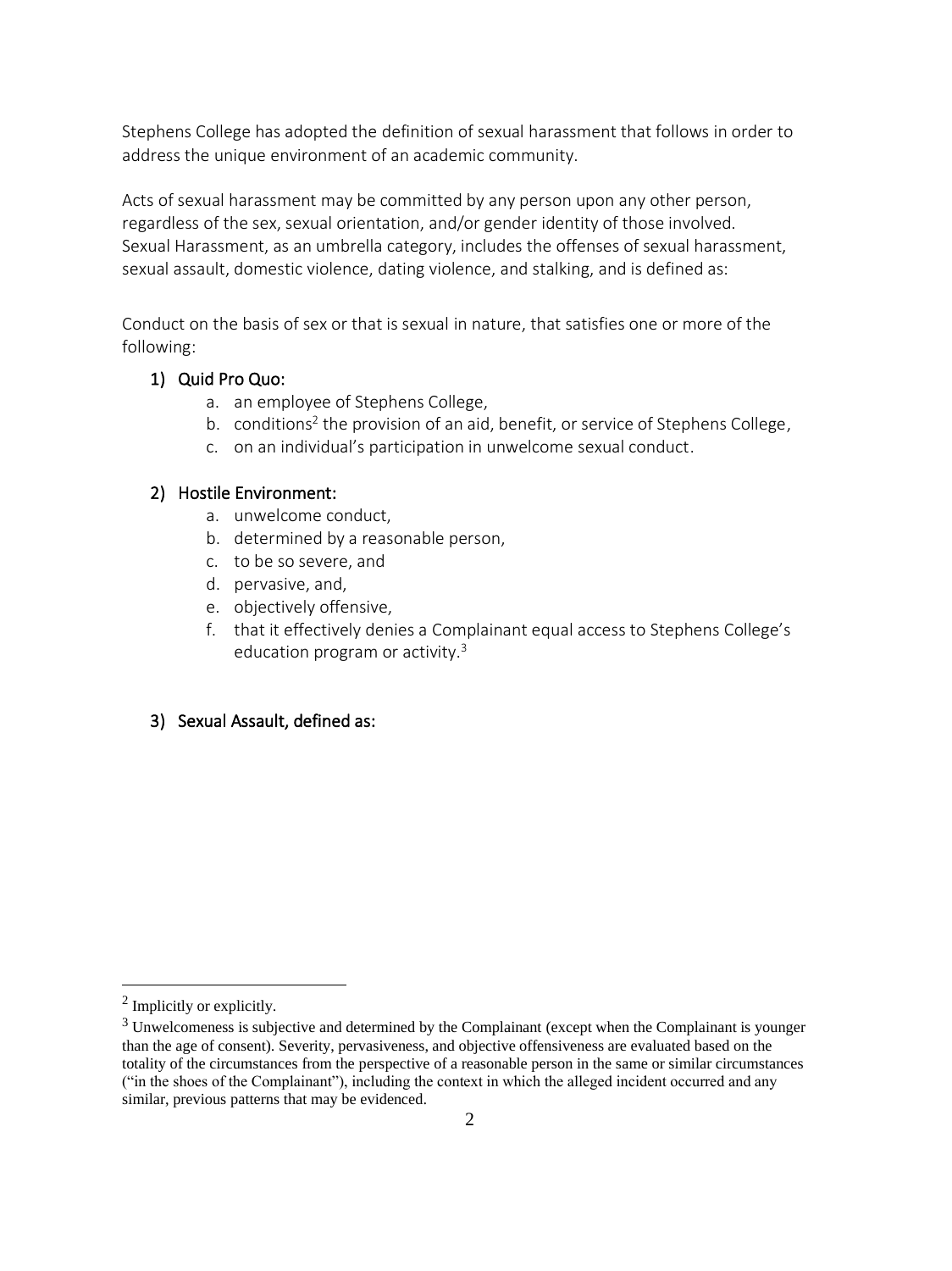- a. Any sexual act<sup>4</sup> directed against a Complainant<sup>5</sup>,
	- i. without their consent, or
	- ii. instances in which the Complainant is incapable of giving consent.
- b. Incest:
	- i. Non-forcible sexual intercourse,
	- ii. between persons who are related to each other,
	- iii. within the degrees wherein marriage is prohibited by Missouri state law.
- c. Statutory Rape:
	- i. Non-forcible sexual intercourse,
	- ii. with a person who is under the statutory age of consent of 17.

#### 4) Dating Violence, defined as:

- a. violence,
- b. on the basis of sex,
- c. committed by a person,

- Penetration,
- o no matter how slight.
- of the vagina or anus with any body part or object, or
- oral penetration by a sex organ of another person,
- without the consent of the Complainant.
- Forcible Sodomy:
	- Oral or anal sexual intercourse with another person,
	- forcibly,
	- and/or against that person's will (non-consensually), or
	- not forcibly or against the person's will in instances in which the Complainant is incapable of giving consent because of age or because of temporary or permanent mental or physical incapacity.
- Sexual Assault with an Object:
	- The use of an object or instrument to penetrate,
	- however slightly,
	- the genital or anal opening of the body of another person,
	- forcibly,
	- and/or against that person's will (non-consensually),
	- $\circ$  or not forcibly or against the person's will in instances in which the Complainant is incapable of giving consent because of age or because of temporary or permanent mental or physical incapacity.

#### Forcible Fondling:

- The touching of the private body parts of another person (buttocks, groin, breasts),
- for the purpose of sexual gratification,
- forcibly,
- and/or against that person's will (non-consensually),
- or not forcibly or against the person's will in instances in which the Complainant is incapable of giving consent because of age or because of temporary or permanent mental or physical incapacity.

<sup>5</sup> This would include having another person touch you sexually, forcibly, or without consent.

 $4 \text{ A}$  'sexual act'' is specifically defined by federal regulations to include one or more of the following: Forcible Rape: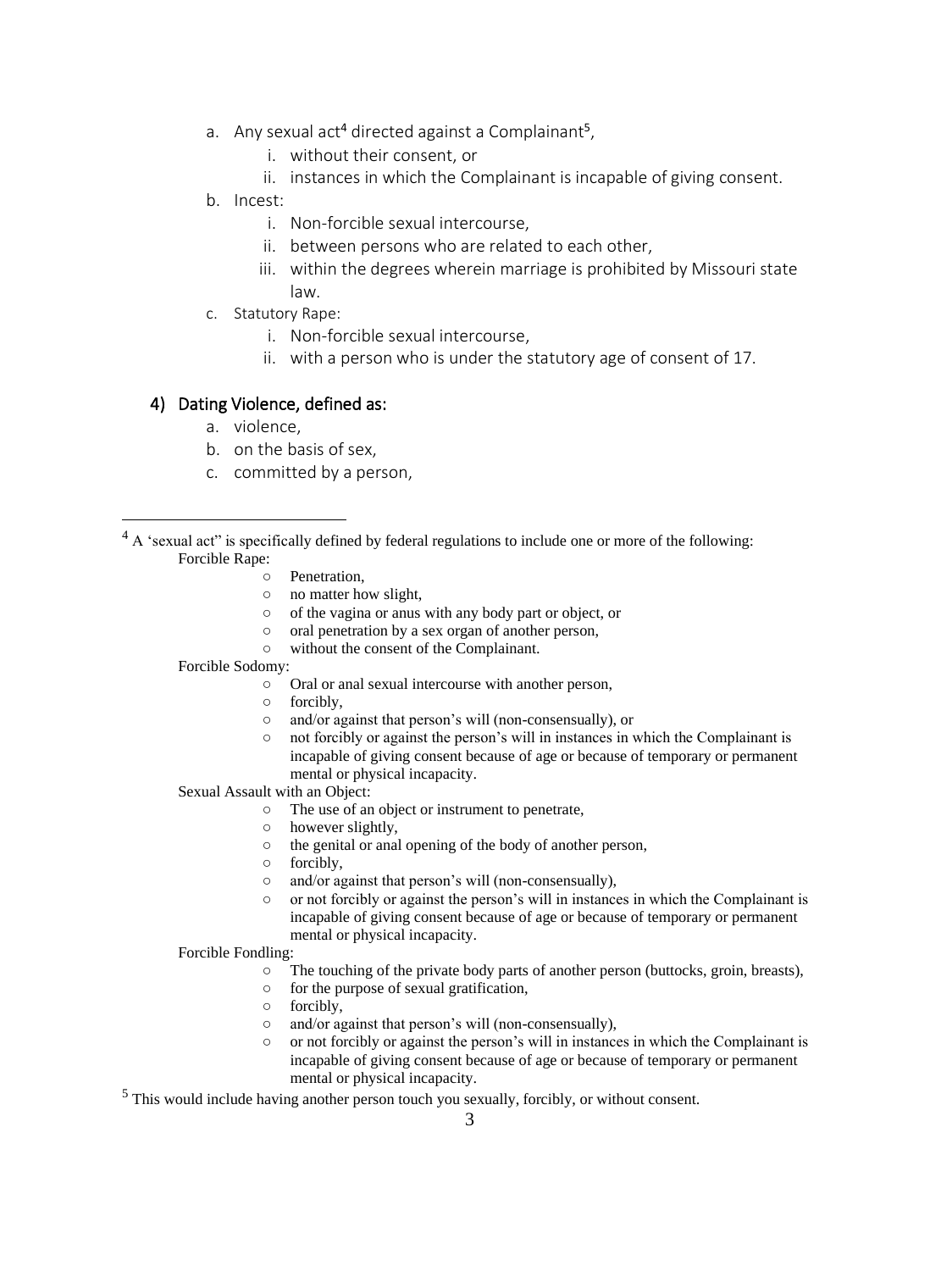- d. who is in or has been in a social relationship of a romantic or intimate nature with the Complainant.
	- i. The existence of such a relationship shall be determined based on the Complainant's statement and with consideration of the length of the relationship, the type of relationship, and the frequency of interaction between the persons involved in the relationship. For the purposes of this definition—
	- ii. Dating violence includes, but is not limited to, sexual or physical abuse or the threat of such abuse.
	- iii. Dating violence does not include acts covered under the definition of domestic violence.

## 5) Domestic Violence\*, defined as:

- a. violence,
- b. on the basis of sex,
- c. committed by a current or former spouse or intimate partner of the Complainant,
- d. by a person with whom the Complainant shares a child in common, or
- e. by a person who is cohabitating with, or has cohabitated with, the Complainant as a spouse or intimate partner, or
- f. by a person similarly situated to a spouse of the Complainant under the domestic or family violence laws of the State of Missouri, or
- g. by any other person against an adult or youth Complainant who is protected from that person's acts under the domestic or family violence laws of the State of Missouri.

\*To categorize an incident as Domestic Violence under this Policy, the relationship between the Respondent and the Complainant must be more than just two people living together as roommates. The people cohabitating must be current or former spouses or have an intimate relationship.

# 6) Stalking, defined as:

- a. engaging in a course of conduct,
- b. on the basis of sex,
- c. directed at the Complainant, that
	- i. would cause a reasonable person to fear for the person's safety, or
	- ii. the safety of others; or
	- iii. suffer substantial emotional distress.

For the purposes of this definition:

a. Course of conduct means two or more acts, including, but not limited to, acts in which the Respondent directly, indirectly, or through third parties, by any action, method, device, or means, follows, monitors, observes, surveils,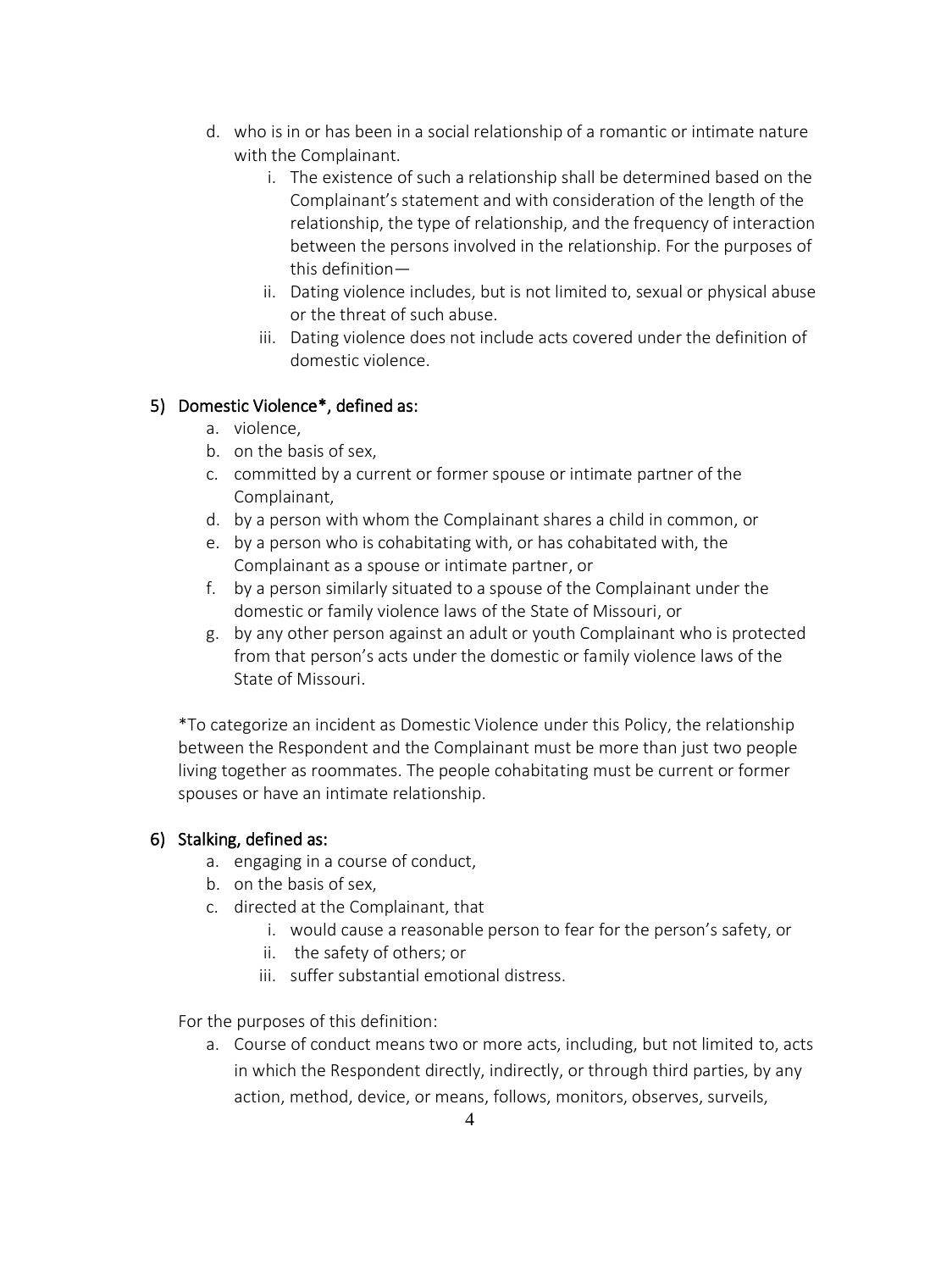threatens, or communicates to or about a person, or interferes with a person's property.

- b. Reasonable person means a reasonable person under similar circumstances and with similar identities to the Complainant.
- c. Substantial emotional distress means significant mental suffering or anguish that may, but does not necessarily, require medical or other professional treatment or counseling.

### d.) Important Definitions Related to Sexual Harassment

As used in the offenses above, the following definitions and understandings apply:

i.) Force: Force is the use of physical violence and/or physical imposition to gain sexual access. Force also includes threats, intimidation (implied threats), and coercion that is intended to overcome resistance or produce consent (e.g., "Have sex with me or I'll hit you," which elicits the response, "Okay, don't hit me. I'll do what you want.").

Sexual activity that is forced is, by definition, non-consensual, but non-consensual sexual activity is not necessarily forced. Silence or the absence of resistance alone is not consent. Consent is not demonstrated by the absence of resistance. While resistance is not required or necessary, it is a clear demonstration of non-consent.

ii.) Coercion: Coercion is unreasonable pressure for sexual activity. Coercive conduct differs from seductive conduct based on factors such as the type and/or extent of the pressure used to obtain consent. When someone makes clear that they do not want to engage in certain sexual activity, that they want to stop, or that they do not want to go past a certain point of sexual interaction, continued pressure beyond that point can be coercive.

#### iii.) Consent is:

- knowing, and
- voluntary, and
- clear permission
- by word or action
- to engage in sexual activity.

Individuals may perceive and experience the same interaction in different ways. Therefore, it is the responsibility of each party to determine that the other has consented before engaging in the activity.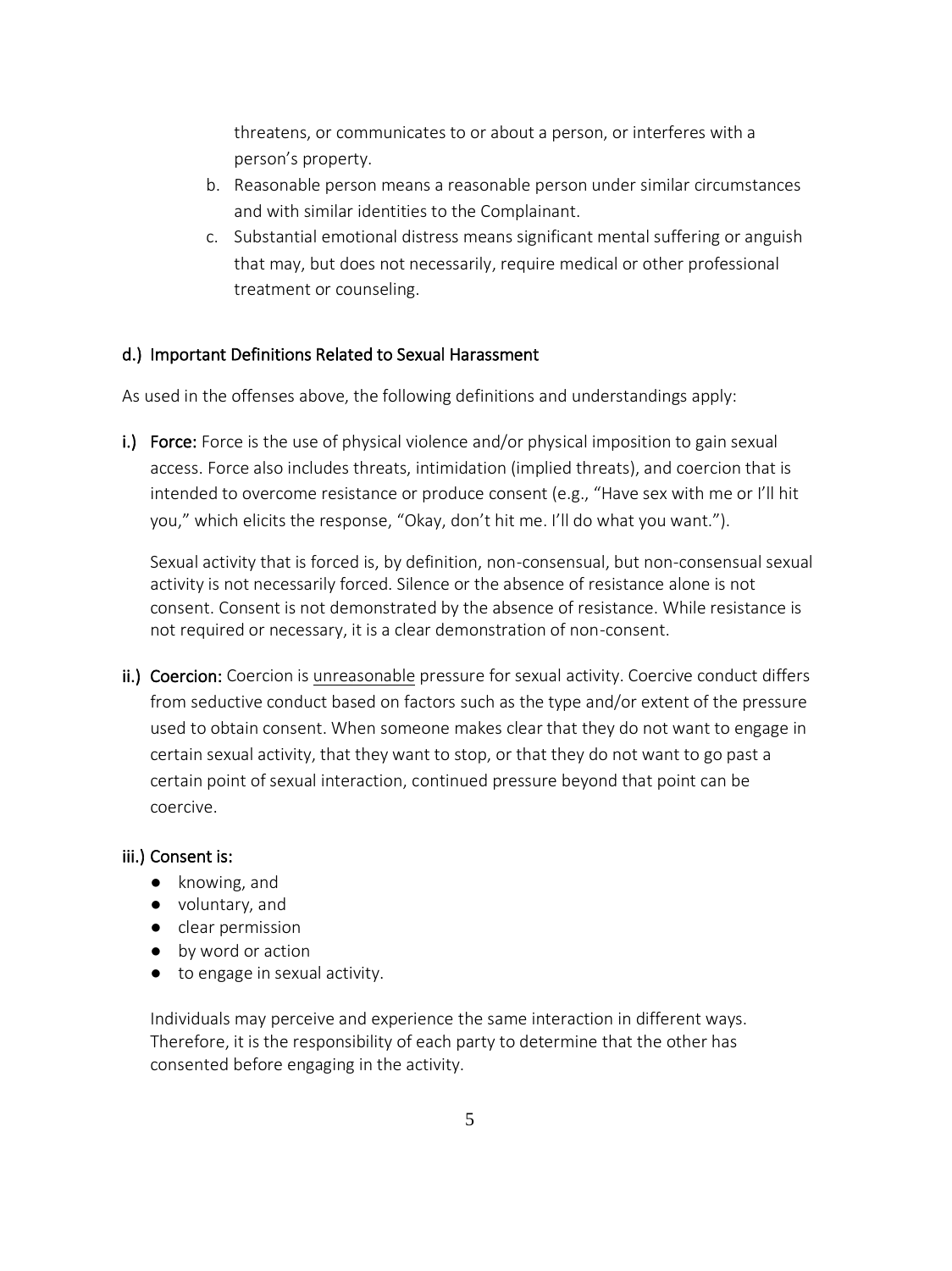If consent is not clearly provided prior to engaging in the activity, consent may be ratified by word or action at some point during the interaction or thereafter, but clear communication from the outset is strongly encouraged.

For consent to be valid, there must be a clear expression in words or actions that the other individual consented to that specific sexual conduct. Reasonable reciprocation can be implied consent. For example, if someone kisses you, you can kiss them back (if you want to) without the need to explicitly obtain their consent to being kissed back.

Consent can also be withdrawn once given, as long as the withdrawal is reasonably and clearly communicated. If consent is withdrawn, that sexual activity should cease within a reasonably immediate time.

Consent to some sexual contact (such as kissing or fondling) cannot be presumed to be consent for other sexual activity (such as intercourse). A current or previous intimate relationship is not sufficient to constitute consent. If an individual expresses conditions on their willingnesss to consent (e.g. use of a condom) or limitations on the scope of their consent, those conditions and limitations must be respected.

Proof of consent or non-consent is not a burden placed on either party involved in a complaint. Instead, the burden remains on Stephens College to determine whether its policy has been violated. The existence of consent is based on the totality of the circumstances evaluated from the perspective of a reasonable person in the same or similar circumstances, including the context in which the alleged misconduct occurred and any similar and previous patterns that may be evidenced.

Consent in relationships must also be considered in context. When parties consent to BDSM<sup>6</sup> or other forms of kink, non-consent may be shown by the use of a safe word. Resistance, force, violence, or even saying "no" may be part of the kink and thus consensual, thus Stephens College's evaluation of communication in kink situations should be guided by reasonableness, rather than strict adherence to policy that assumes non-kink relationships as a default.

iv.) Incapacitation: A person cannot consent if they are unable to understand what is happening, or they are disoriented, helpless, asleep, or unconscious, for any reason, including due to alcohol or other drug consumption. As stated above, a Respondent violates this policy if they engage in sexual activity with someone who is incapable of giving consent.

<sup>6</sup> Bondage, discipline/dominance, submission/sadism, and masochism.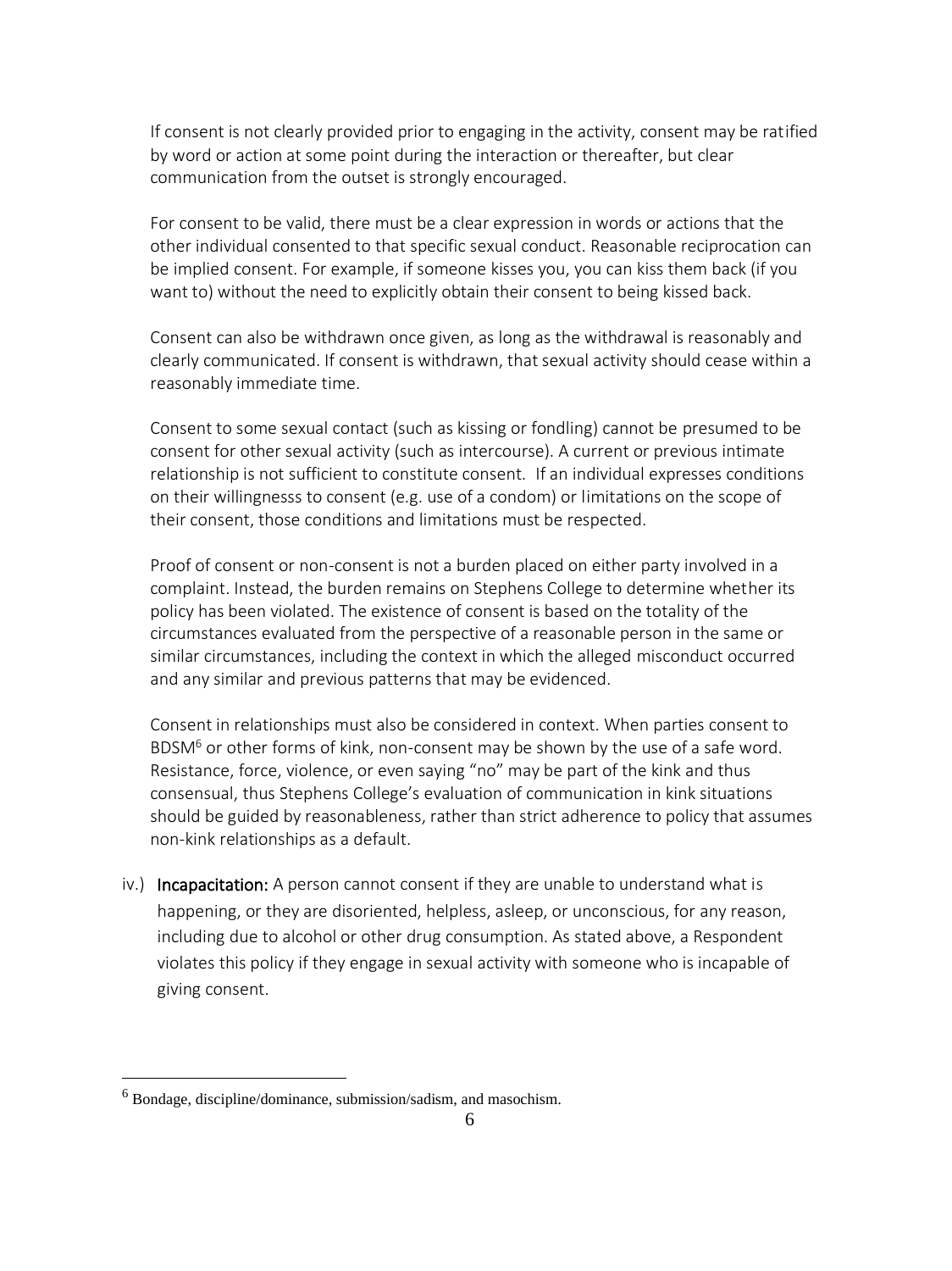It is a defense to a sexual assault policy violation that the Respondent neither knew nor should have known the Complainant to be physically or mentally incapacitated. "Should have known" is an objective, reasonable person standard that assumes that a reasonable person is both sober and exercising sound judgment.

Incapacitation occurs when someone cannot make rational, reasonable decisions because they lack the capacity to give knowing/informed consent (e.g., to understand the "who, what, when, where, why, and how" of their sexual interaction).

Incapacitation is determined through consideration of all relevant indicators of an individual's state and is not synonymous with intoxication, impairment, blackout, and/or being drunk.

This policy also covers a person whose incapacity results from a temporary or permanent physical or mental health condition, involuntary physical restraint, and/or the consumption of incapacitating substances.

### e.) Other Civil Rights Offenses

In addition to the forms of sexual harassment described above, which are covered by Title IX, Stephens College additionally prohibits the following offenses as forms of discrimination that may be within or outside of Title IX when the act is based upon the Complainant's actual or perceived protected characteristic.

#### i.) Sexual Exploitation, defined as:

- a. an individual taking non-consensual or abusive sexual advantage of another
- b. for their own benefit or for the benefit of anyone other than the person being exploited, and
- c. that conduct does not otherwise constitute Sexual Harassment under this Policy.

Examples of Sexual Exploitation include, but are not limited to:

- Sexual voyeurism (such as observing or allowing others to observe a person undressing or using the bathroom or engaging in sexual acts, without the consent of the person being observed)
- Invasion of sexual privacy (e.g. doxxing)
- Knowingly making an unwelcome disclosure of (or threatening to disclose) an individual's sexual orientation, gender identity, or gender expression
- Taking pictures, video, or audio recording of another in a sexual act, or in any other sexually-related activity when there is a reasonable expectation of privacy during the activity, without the consent of all involved in the activity; or exceeding the boundaries of consent (such as allowing another person to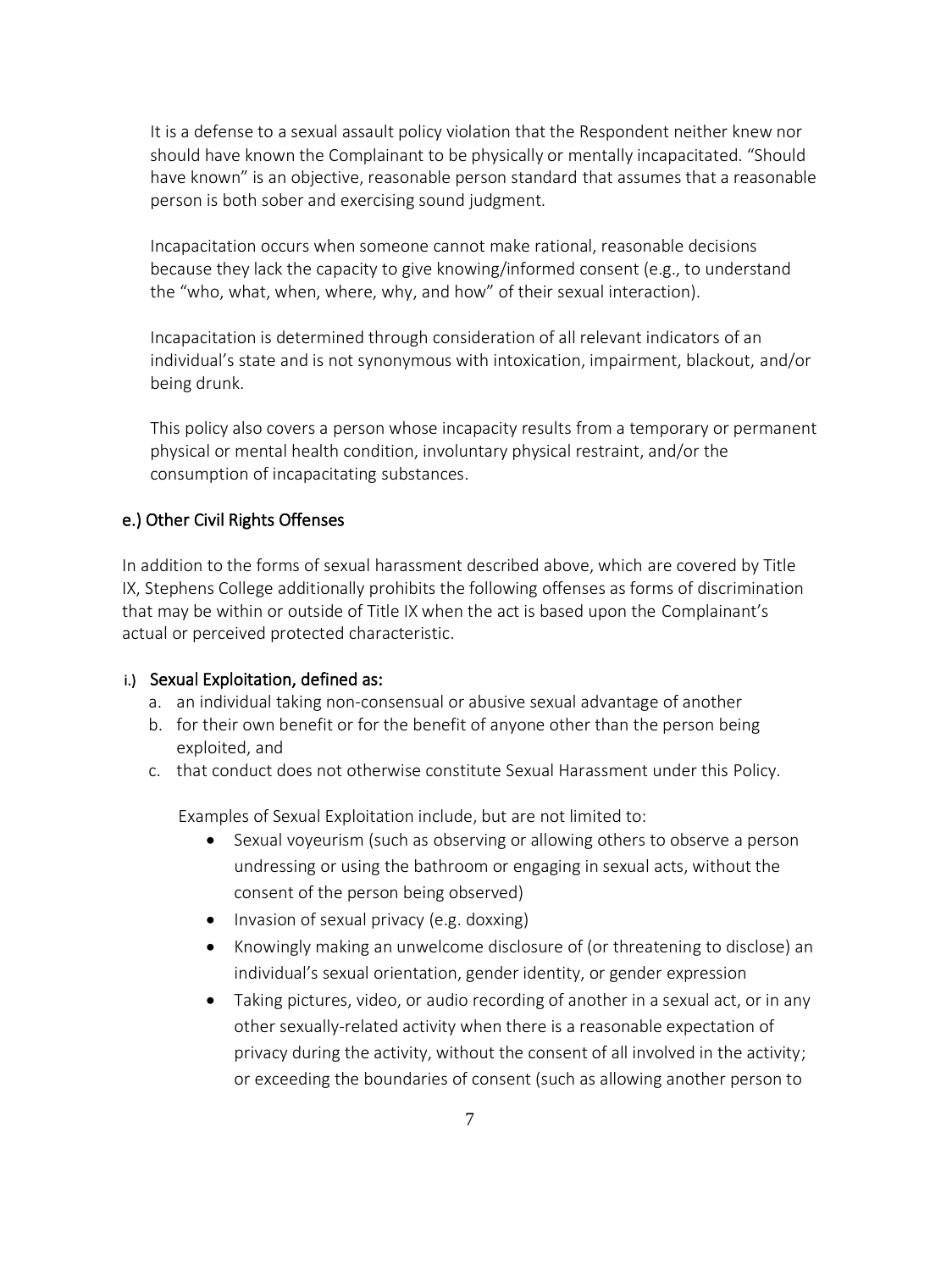hide in a closet and observe sexual activity; or disseminating sexual pictures without the photographed person's consent), including the making or posting of non-consensual pornography

- Prostituting another person
- Engaging in sexual activity with another person while knowingly infected with human immunodeficiency virus (HIV) or a sexually transmitted disease (STD) or infection (STI), without informing the other person of the virus, disease, or infection
- Causing or attempting to cause the incapacitation of another person (through alcohol, drugs, or any other means) for the purpose of compromising that person's ability to give consent to sexual activity, or for the purpose of making that person vulnerable to non-consensual sexual activity
- Misappropriation of another person's identity on apps, websites, or other venues designed for dating or sexual connections (e.g. spoofing)
- Forcing a person to take an action against that person's will by threatening to show, post, or share information, video, audio, or an image that depicts the person's nudity or sexual activity
- Knowingly soliciting a minor for sexual activity
- Engaging in sex trafficking
- Knowingly creating, possessing, or disseminating child pornography

#### ii.) Harassment/Harm/Endangerment, defined as:

- a. threatening or causing physical harm;
- b. extreme verbal, emotional, or psychological abuse; or
- c. other conduct which threatens or endangers the health or safety of any person or damages their property.

#### iii.) Discrimination, defined as:

- a. actions that deprive, limit, or deny
- b. other members of the community
- c. of educational or employment access, benefits, or opportunities,
- d. including disparate treatment.

#### iv.) Intimidation, defined as:

- a. implied threats or
- b. acts that cause the Complainant reasonable fear of harm.

#### v.) Hazing, defined as:

a. acts likely to cause physical or psychological harm or social ostracism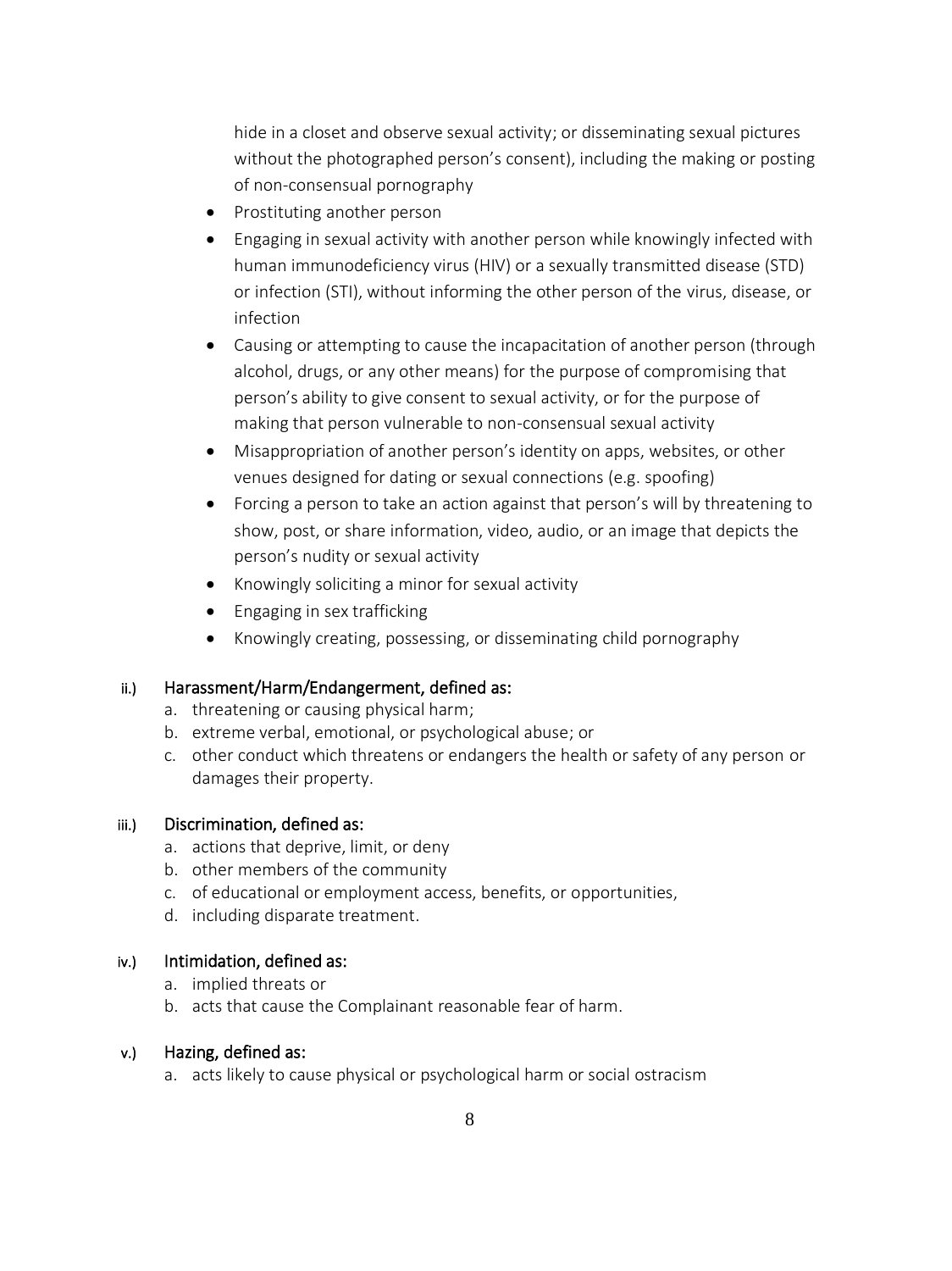- b. to any person within the Stephens College community,
- c. when related to the admission, initiation, pledging, joining, or any other groupaffiliation activity (as defined further in the Hazing Policy in the student handbook).

### vi.) Bullying, defined as:

- a. repeated and/or severe aggressive behavior
- b. that is likely to intimidate or intentionally hurt, control, or physically or mentally diminish the Complainant.

Violation of any other Stephens College policies may constitute a Civil Rights Offense when a violation is motivated by actual or perceived protected characteristics, and the result is a discriminatory limitation or denial of employment or educational access, benefits, or opportunities.

Sanctions for the above-listed Civil Rights Offenses range from warning through expulsion/termination.

## f.) Online Harassment and Misconduct

Stephens College policies are written and interpreted broadly to include online manifestations of any of the behaviors prohibited above, when those behaviors occur in or have an effect on the College's education program and activities or when they involve the use of Stephens College networks, technology, or equipment.

Although Stephens College may not control websites, social media, and other venues through which harassing communications are made, when such communications are reported to Stephens College, it will engage in a variety of means to address and mitigate the effects.

Members of the community are encouraged to be good digital citizens and to refrain from online misconduct, such as feeding anonymous gossip sites; sharing inappropriate content via social media; unwelcome sexual or sex-based messaging; distributing or threatening to distribute nude or semi-nude photos or recordings; breaches of privacy; or otherwise using the ease of transmission and/or anonymity of the Internet or other technology to harm another member of the Stephens College community.

# g.) Retaliation

Protected activity under this Policy includes reporting alleged misconduct that may implicate this Policy, participating in the resolution process, supporting a Complainant or Respondent, assisting in providing information relevant to an investigation, and/or acting in good faith to oppose conduct that constitutes a violation of this Policy.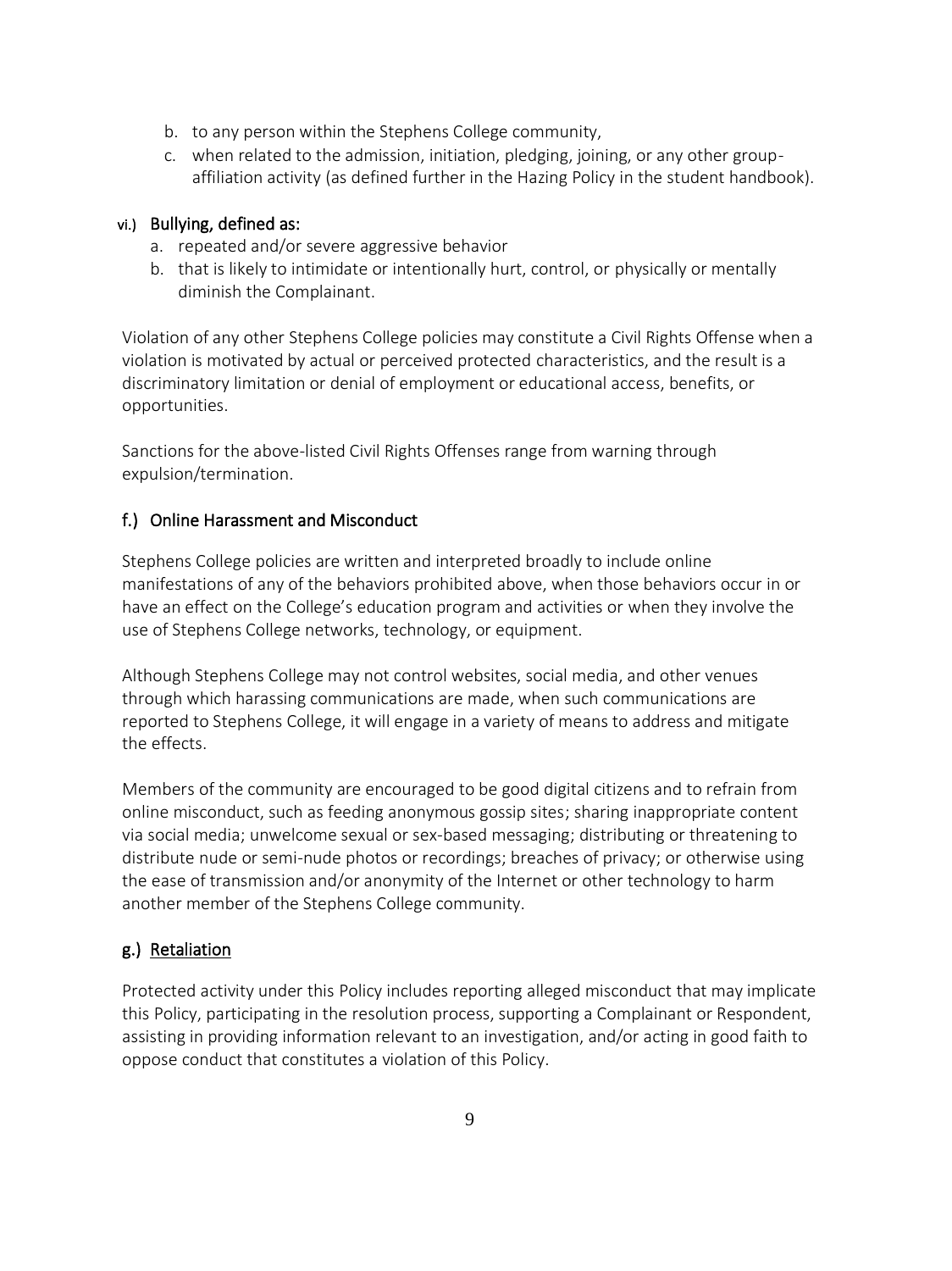Acts of alleged retaliation should be reported immediately to the Title IX Coordinator or a member of the Equity + Compliance Team, and it will be promptly investigated. Stephens College will take all appropriate and available steps to protect individuals who fear that they may be subjected to retaliation.

Stephens College and any member of the College's community are prohibited from taking or attempting to take materially adverse action by intimidating, threatening, coercing, harassing, or discriminating against any individual for the purpose of interfering with any right or privilege secured by law or policy, or because the individual has made a report or complaint, testified, assisted, or participated or refused to participate in any manner in an investigation, proceeding, or hearing under this Policy and procedure.

Filing a complaint under Process B could be considered retaliatory if those allegations could be subject to Process A, when the Process B allegations are made for the purpose of interfering with or circumventing any right or privilege provided afforded within Process A that is not provided by Process B. Therefore, Stephens College carefully vets all complaints to ensure this does not happen, and to ensure that complaints are routed to the appropriate process.

The exercise of rights protected under the First Amendment does not constitute retaliation.

Pursuing a code of conduct violation for making a materially false statement in bad faith in the course of a grievance proceeding under this Policy and procedure does not constitute retaliation, provided that the determination of responsibility, by itself, is not sufficient to conclude that any party has made a materially false statement in bad faith.

#### h.) Disability Discrimination and Accommodations

Stephens College is committed to full compliance with the Americans with Disabilities Act of 1990 (ADA), as amended, and Section 504 of the Rehabilitation Act of 1973, which prohibit discrimination against qualified persons with disabilities, as well as other federal, state, and local laws and regulations pertaining to individuals with disabilities.

Under the ADA and its amendments, a person has a disability if they have a physical or mental disability that substantially limits a major life activity.

The ADA also protects individuals who have a record of a substantially limiting disability or who are regarded as disabled by the College, regardless of whether they currently have a disability. A substantial disability is one that significantly limits or restricts a major life activity such as hearing, seeing, speaking, breathing, performing manual tasks, walking, or caring for oneself.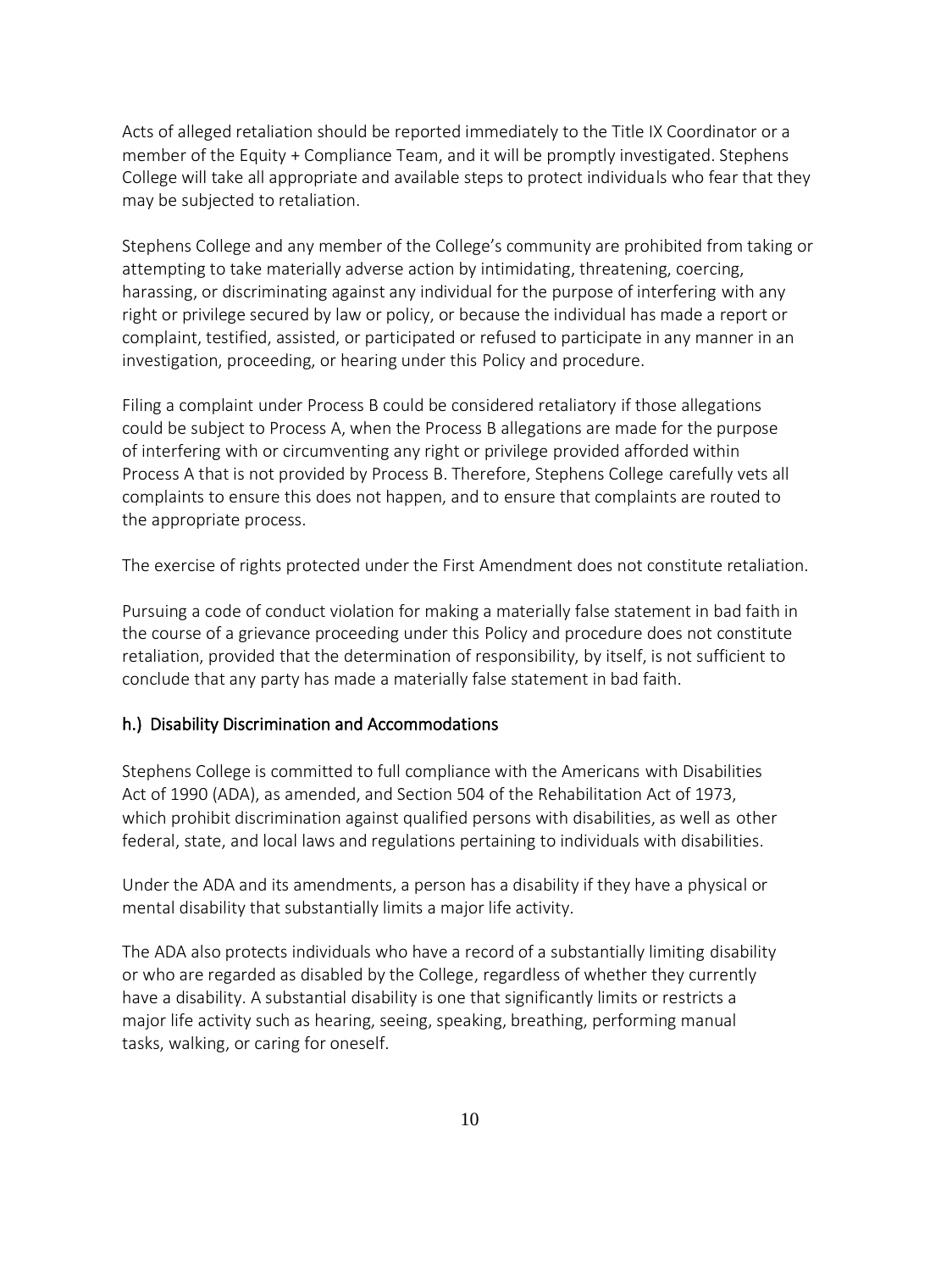Grievances related to disability status and/or accommodations will be addressed using the procedures below. Details relating to disability accommodations in Stephens College's resolution process are also included in the procedures below.

### 1.) Students with Disabilities

Stephens College is committed to providing qualified students with disabilities with reasonable accommodations and support needed to ensure equal access to the academic programs, facilities, and activities of the College.

All accommodations are made on an individualized basis. A student requesting any accommodation should first contact the ADA/504 Coordinator, who coordinates services for students with disabilities.

The ADA/504 Coordinator reviews documentation provided by the student and, in consultation with the student, determines which accommodations are appropriate for the student's particular needs and academic program(s) in accordance with applicable Stephens College policies.

## 2.) Employees with Disabilities

Pursuant to the ADA, Stephens College will provide reasonable accommodation(s) to all qualified employees with known disabilities when their disability affects the performance of their essential job functions, except when doing so would be unduly disruptive or would result in undue hardship to the College.

An employee with a disability is responsible for submitting an accommodation request to the ADA/504 Coordinator and providing necessary documentation. The ADA/504 Coordinator will work with the employee's supervisor to identify which essential functions of the position are affected by the employee's disability and what reasonable accommodations could enable the employee to perform those duties in accordance with applicable Stephens College policies.

### i.) Violations of Policy

Stephens College reserves the right to impose any level of sanction, ranging from a reprimand up to and including suspension or expulsion/termination, for any offense under this Policy. The most serious offenses are likely to result in suspension/expulsion/termination.

# 2. Purpose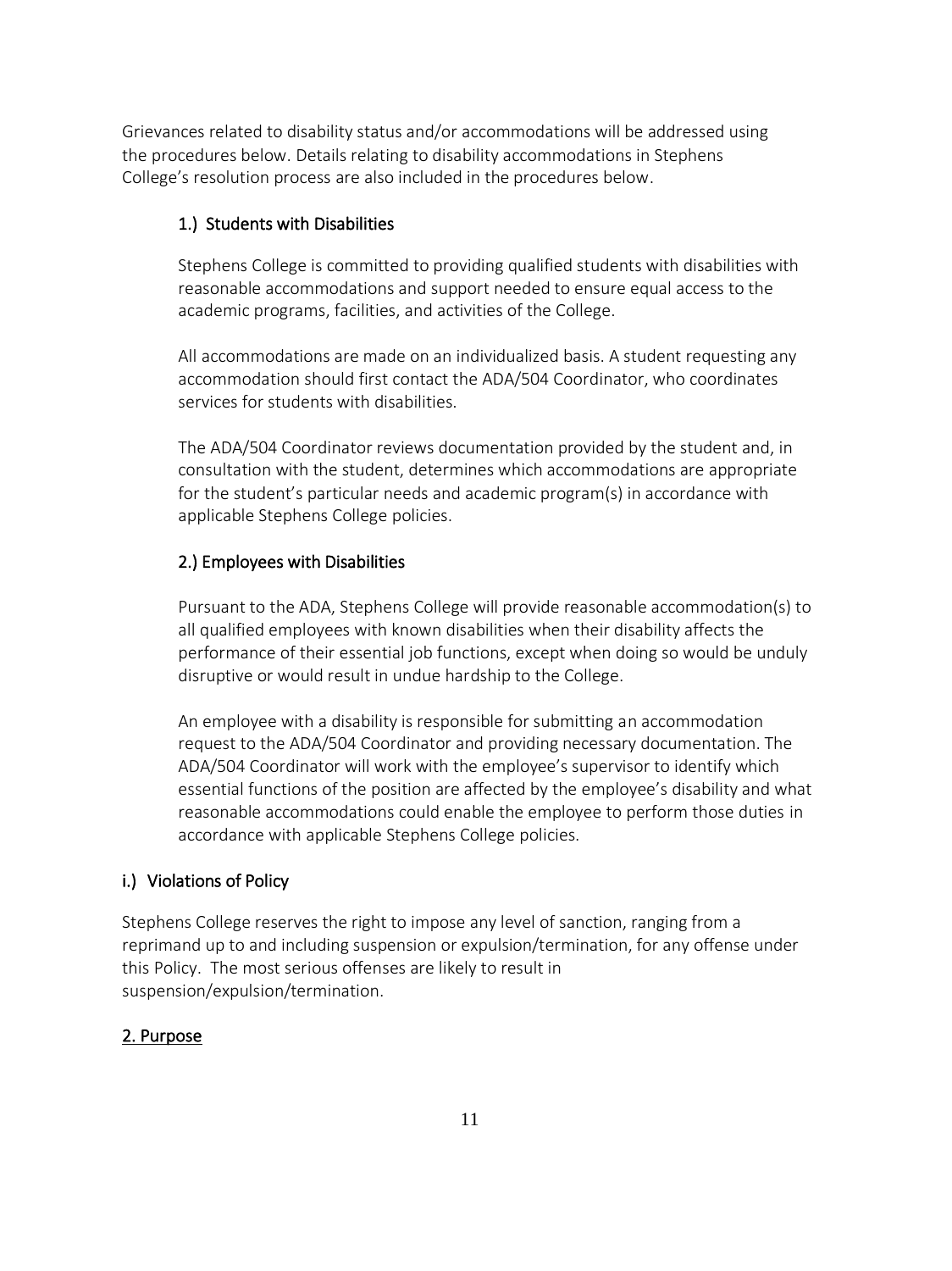Stephens College is committed to providing an educational environment and workplace, as well as other programs, activities, and benefits that are free from discrimination and harassment based on a protected characteristic, and retaliation for engaging in a protected activity.

Stephens College values and upholds the equal dignity of all members of its community and strives to balance the rights of the parties in the grievance process during what is often a difficult time for all involved.

To ensure compliance with federal, state, and local civil rights laws and regulations, and to affirm its commitment to promoting the goals of fairness and equity in all aspects of the education program or activity, Stephens College has developed policies and procedures that provide a prompt, fair, and impartial process for those involved in an allegation of discrimination or harassment on the basis of a protected characteristic, and for allegations of retaliation.

### 3. Scope

The core purpose of this policy is the prohibition of all forms of discrimination. Sometimes, discrimination involves exclusion from or different treatment in activities, such as admission, athletics, or employment. At other times, discrimination takes the form of harassment or, in the case of sex-based discrimination, it can encompass sexual harassment, sexual assault, stalking, sexual exploitation, dating violence, or domestic violence. When an alleged policy violation is reported, the allegations are subject to resolution using Stephens College's "Process A," "Process B," or "Process C," as determined by the Title IX Coordinator, and as detailed below.

When the Respondent is a member of the Stephens College community, a Formal Complaint may be filed and a grievance process may be available regardless of the status of the Complainant, who may or may not be a member of the Stephens College community. This community includes, but is not limited to, students, student organizations, faculty, administrators, staff, and third parties such as guests, visitors, volunteers, invitees, vendors, contractors, and campers. The procedures below may be applied to incidents, to patterns, and/or to the institutional culture/climate, all of which may be addressed and investigated in accordance with this Policy.

Stephens College recognizes that reports and/or Formal Complaints under this Policy may include multiple forms of discrimination and harassment as well as violations of other College policies; may involve various combinations of students, employees, and other members of the College community; and may require the simultaneous attention of multiple College departments. Accordingly, all Stephens College departments will share information, combine efforts, and otherwise collaborate, to the maximum extent permitted by law and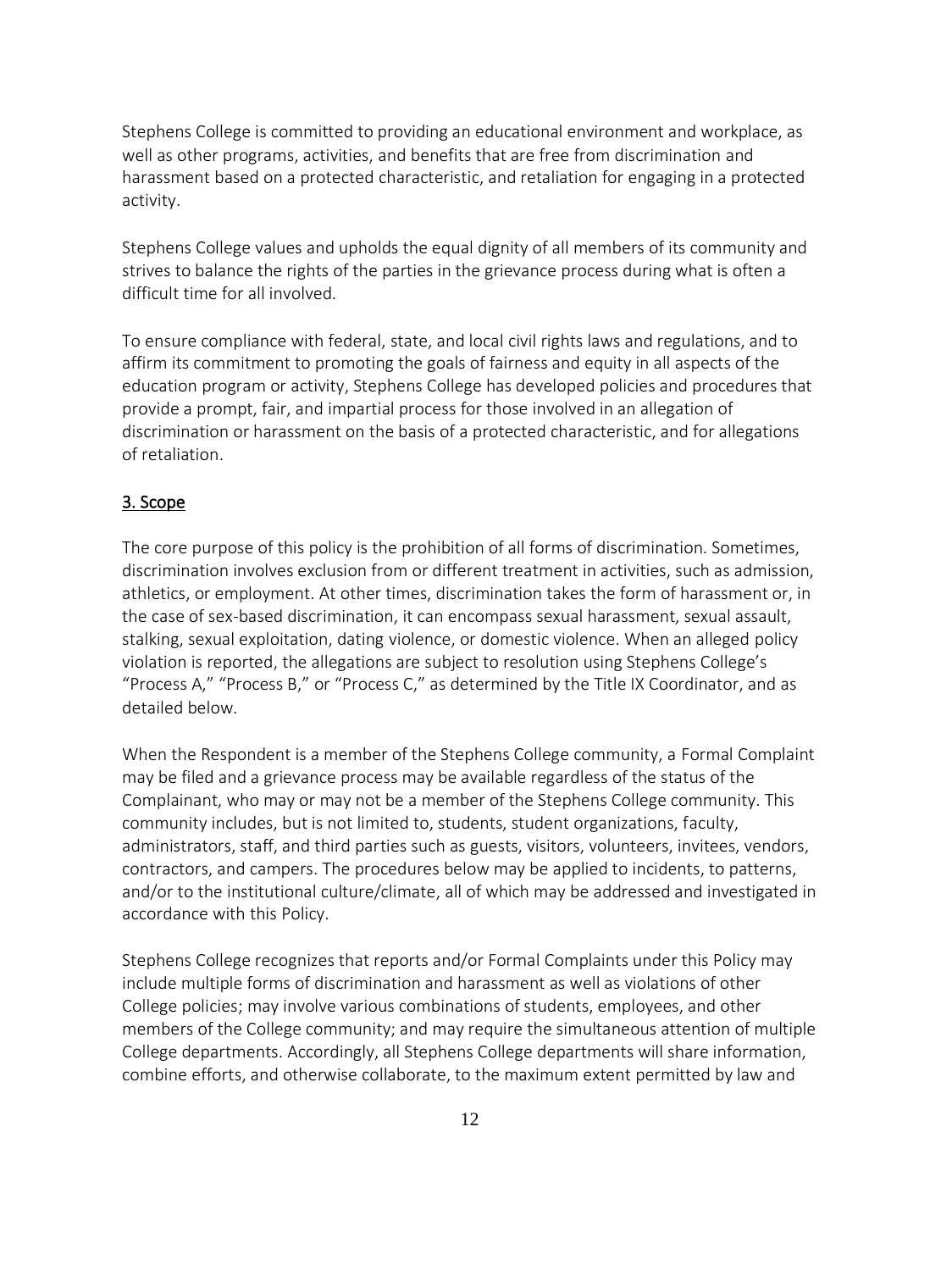consistent with other applicable College policies, to provide uniform, consistent, efficient, and effective responses to alleged discrimination, harassment and/or retaliation.

### 4. Policy Glossary

- a.) Advisor means a person chosen by a party or appointed by the institution to accompany the party to meetings related to the Resolution Process, to advise the party on that process, and to conduct questioning for the party at the hearing, if any.
- b.) Appeal Decision-Maker means the person who accepts or rejects a submitted appeal request, determines whether an error occurred that substantially affected the investigation or original determination, and directs corrective action accordingly.
- c.) Complainant means an individual who is alleged to be the victim of conduct that could constitute harassment or discrimination based on a protected characteristic, or retaliation for engaging in a protected activity.
- d.) Confidential Resource means an employee who is not a Mandatory Reporter of notice of harassment, discrimination, and/or retaliation (irrespective of Clery Act Campus Security Authority status).
- e.) Day means a business day when Stephens College is in normal operation.
- f.) Decision-Maker means the person or panel who hears or reviews evidence, determines relevance, and makes the Final Determination of whether this Policy has been violated and/or assigns sanctions.
- g.) Directly Related Evidence is evidence connected to the complaint, but which is neither inculpatory (tending to prove a violation) nor exculpatory (tending to disprove a violation) and cannot be relied upon by the Decision-Maker(s). (Compare to Relevant Evidence, below.)
- h.) Education Program or Activity means locations, events, or circumstances where Stephens College exercises substantial control over both the Respondent and the context in which the harassment, discrimination, and/or retaliation occurs and also includes any building owned or controlled by a student organization that is officially recognized by the College.
- i.) Equity + Compliance Team oversees the implementation of Stephens College's policy on equal opportunity, harassment, and nondiscrimination and has the primary responsibility for coordinating the College's efforts related to the intake,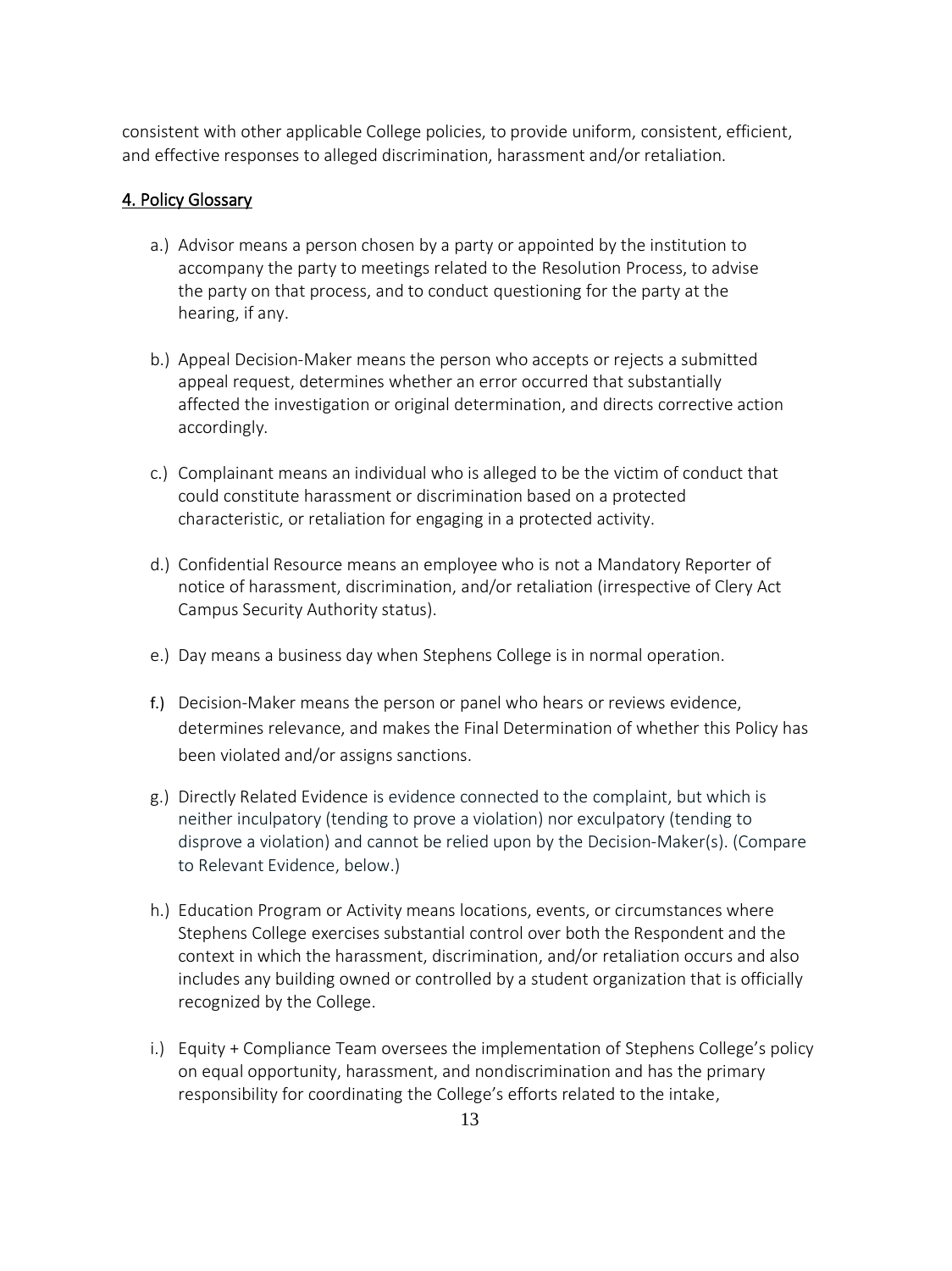investigation, resolution, and implementation of supportive measures to stop, remediate, and prevent discrimination, harassment, and retaliation prohibited under this Policy. The Team is comprised of the Title IX Coordinator, the ADA/504 Coordinator, and the Director of Diversity, Equity and Inclusion.

- i.) The Title IX Coordinator is the Primary Equity + Compliance Officer to lead grievance resolutions for complaints of sexual harassment and other sex- or gender-based offenses.
- ii.) The ADA/504 Coordinator is the Primary Equity + Compliance Officer to lead grievance resolutions for complaints of disability discrimination and accommodation.
- iii.) The Director of Diversity, Equity and Inclusion is the Primary Equity  $+$ Compliance Officer to lead grievance resolutions for all other forms of discrimination and harassment.
- j.) Equity Grievance Resolution Pool includes any Investigators, Hearing Decision-Makers, Appeal Decision-Makers, and Advisors who may perform any or all of these roles (though not at the same time or with respect to the same case).
- k.) Final Determination means a conclusion by the preponderance of the evidence that the alleged conduct did or did not violate policy.
- l.) Finding means a conclusion by the preponderance of the evidence that the conduct did or did not occur as alleged (as in a "finding of fact").
- m.) Formal Complaint means a document submitted or signed by a Complainant or signed by the Title IX Coordinator alleging a Respondent engaged in harassment or discrimination based on a protected characteristic, or retaliation for engaging in a protected activity and requesting that Stephens College investigate the allegation.
- n.) Formal Grievance Process means "Process A," a method of formal resolution designated by Stephens College to address conduct that falls within the policies included above, and which complies with the requirements of the Title IX regulations (34 C.F.R. §106.45) and the Violence Against Women Act § 304.
- o.) Informal Resolution means a complaint resolution approved by the Parties that occurs prior to a formal Final Determination being reached.
- p.) Investigator means the person or persons authorized by Stephens College to gather facts about an alleged violation of this Policy, assess relevance and credibility, synthesize the evidence, and compile this information into an investigation report of Relevant Evidence and a file of Directly Related Evidence.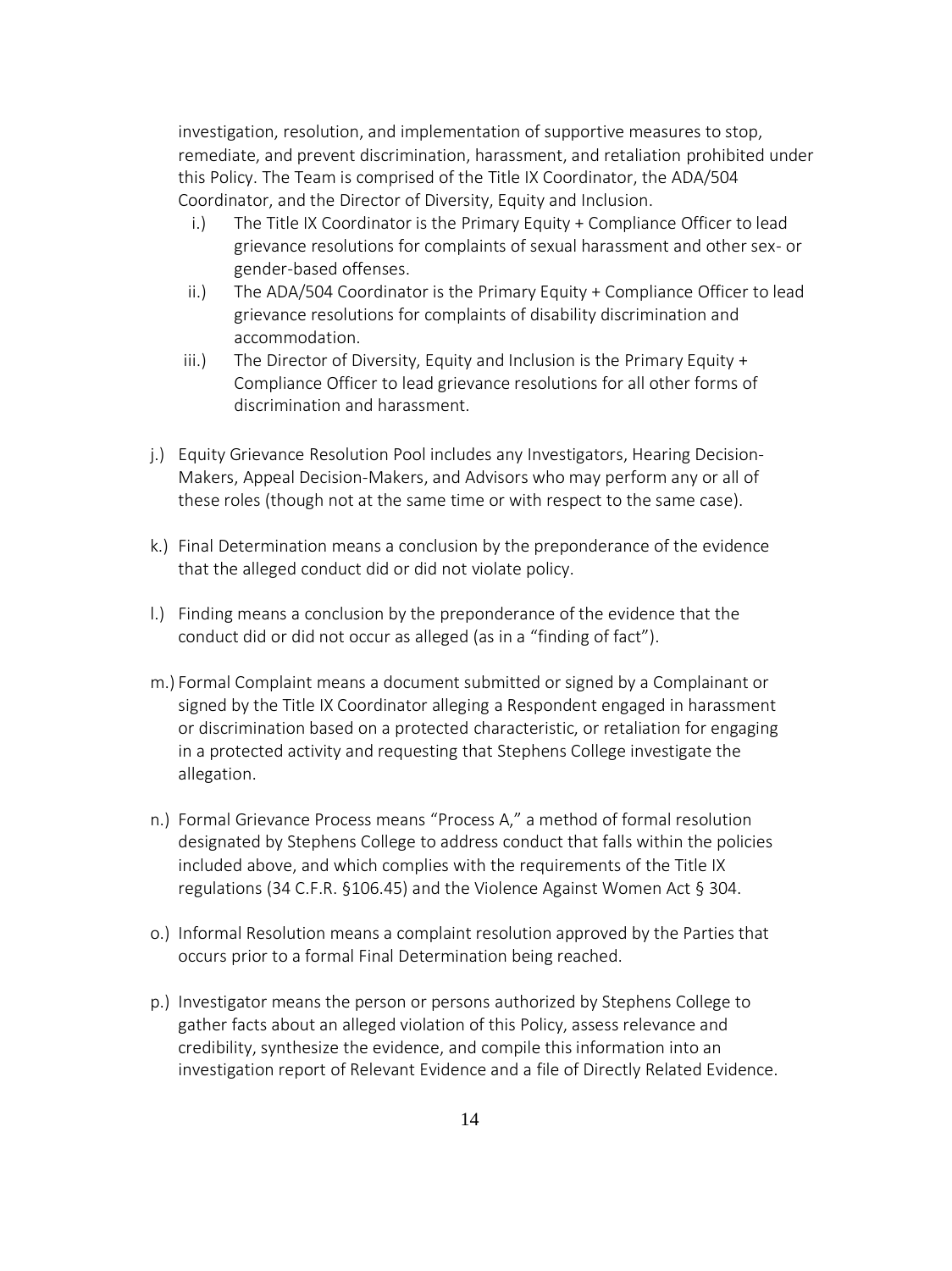- q.) Mandatory Reporter means a Stephens College employee who is obligated by policy to share knowledge, notice, and/or reports of harassment, discrimination, and/or retaliation with the Equity + Compliance Team.<sup>7</sup>
- r.) Notice means that an employee, student, or third party informs the Title IX Coordinator or other Official with Authority of the alleged occurrence of harassing, discriminatory, and/or retaliatory conduct.
- s.) Official with Authority (OWA) means a Stephens College employee who has responsibility to implement corrective measures for harassment, discrimination, and/or retaliation on behalf of the College.
- t.) Parties means the Complainant(s) and Respondent(s), collectively.
- u.) Process A means the Formal Grievance Process detailed below and defined above.
- v.) Process B means the administrative resolution procedures that only apply only when Process A or C does not, as determined by the Title IX Coordinator.
- w.) Process C means the Formal Grievance Process detailed below and defined above when the Respondent is a student in the Children's School at Stephens College.
- x.) Recipient means a postsecondary education program that is a recipient of federal funding.
- y.) Relevant Evidence is evidence that tends to prove (inculpatory) or disprove (exculpatory) an issue in the complaint.
- z.) Remedies are post-Final Determination actions directed to the Complainant and/or the community as mechanisms to address safety, prevent recurrence, and restore access to Stephens College's education program.
- aa.)Respondent means an individual who has been reported to be the perpetrator of conduct that could constitute harassment or discrimination based on a protected characteristic, or retaliation for engaging in a protected activity under this Policy.
- bb.) Resolution means the result of an Informal Resolution or Formal Grievance Process.

 $<sup>7</sup>$  Not to be confused with those mandated by state law to report child abuse, elder abuse, and/or abuse of</sup> individuals with disabilities to appropriate officials, though these responsibilities may overlap with those who have mandatory reporting responsibility in this Policy.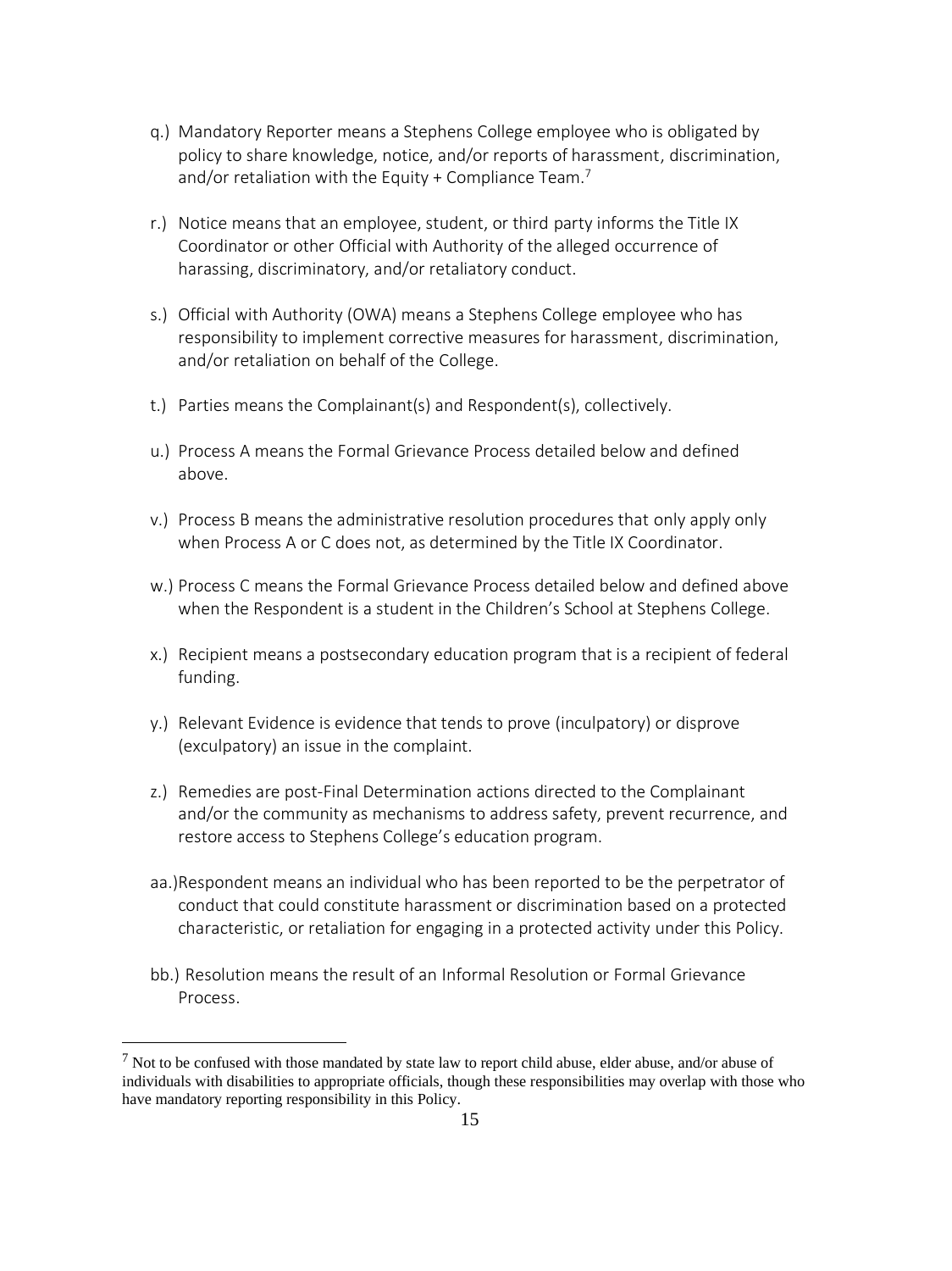- cc.) Sanction means a consequence imposed by Stephens College on a Respondent who is found to have violated this Policy.
- dd.) Sexual Harassment is an umbrella category including the offenses of sexual harassment, sexual assault, stalking, dating violence, and domestic violence.
- ee.) Student means any individual who has accepted an offer of admission, or who is registered or enrolled for credit or non-credit bearing coursework, and who maintains an ongoing relationship with Stephens College.
- ff.) Title IX Coordinator is the official designated by Stephens College to ensure compliance with Title IX and the College's Title IX program. References to the Coordinator throughout this policy may also encompass a designee of the Coordinator for specific tasks.

### 5. Administrative Contact Information

#### a. Equity + Compliance Team

Complaints or notice of alleged policy violations, or inquiries about or concerns regarding this Policy and procedures, may be made internally to members of the Equity + Compliance Team:

Shannon Walls Title IX Coordinator Stamper Commons Student Development Suite, Office 202 (573) 876-7250 or Campus Ext. 4250 Campus Box 2033 [sbwalls@stephens.edu](mailto:sbwalls@stephens.edu) or [titleix@stephens.edu](mailto:titleix@stephens.edu) [www.stephens.edu/titleix](http://www.stephens.edu/titleix)

Sady Mayer Strand ADA/504 Coordinator Hugh Stephens Library, Office 216 (573) 876-7240 or Campus Ext. 4240 Campus Box 2111 [smayer@stephens.edu](mailto:smayer@stephens.edu) or [adacoordinator@stephens.edu](mailto:adacoordinator@stephens.edu)  [www.stephens.edu/ada](http://www.stephens.edu/ada)

*Currently Vacant* Director of Diversity, Equity and Inclusion Stamper Commons Student Development Suite, Office 203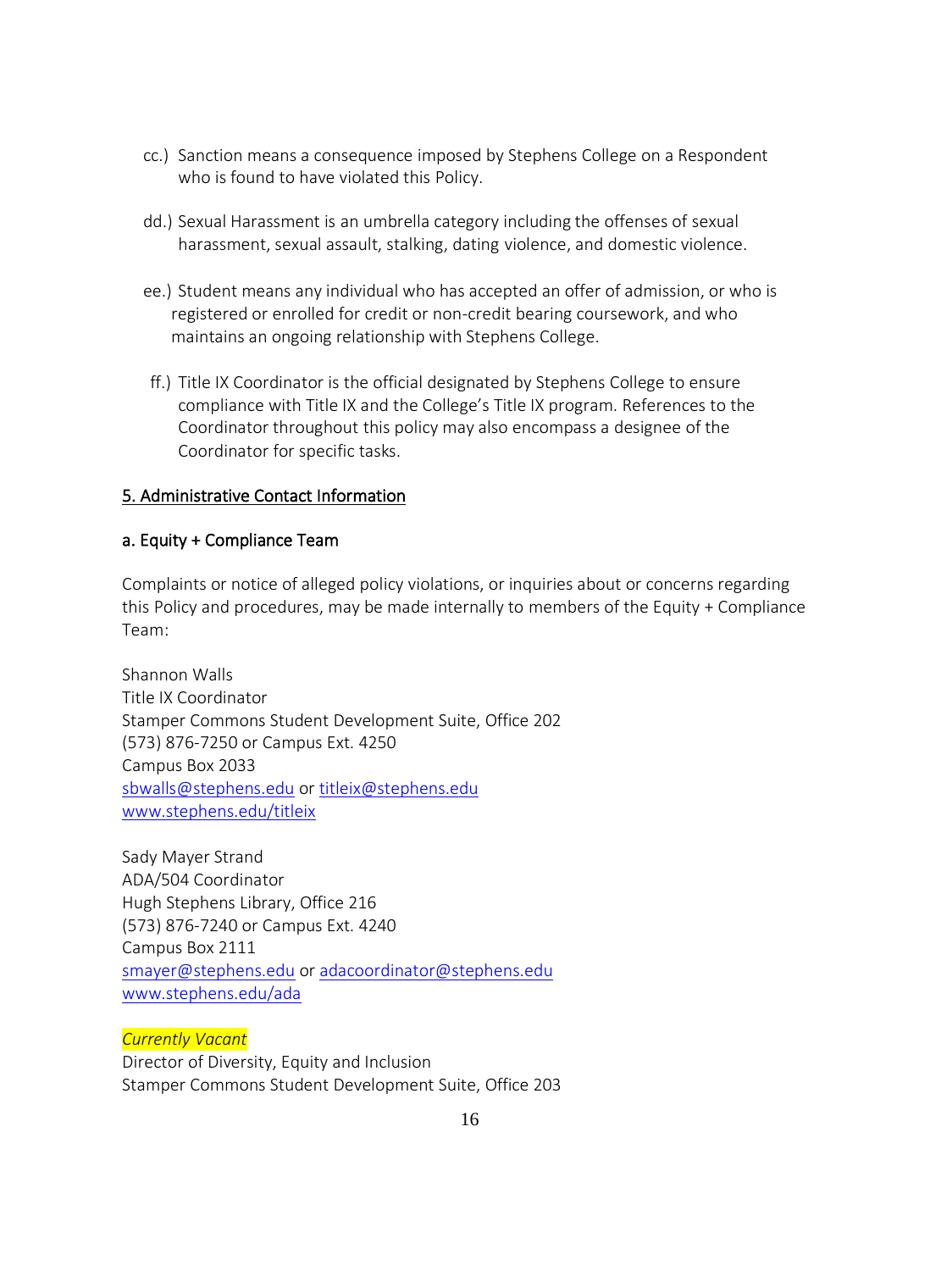(573) 876-2321 or Campus Ext. 4321 Campus Box 2033 [sdial@stephens.edu](mailto:sdial@stephens.edu) or [diversityandinclusion@stephens.edu](mailto:diversityandinclusion@stephens.edu) [www.stephens.edu/dei](http://www.stephens.edu/dei)

### b. Officials with Authority

Stephens College has determined that the following administrators are Officials with Authority (OWAs) to address and correct harassment, discrimination, and/or retaliation. In addition to the Equity + Compliance Team members listed above, these OWAs may also accept notice or complaints on behalf of Stephens College:

President, Dr. Dianne Lynch [president@stephens.edu](mailto:president@stephens.edu) (573) 876-7210 or Campus Ext. 4210 Campus Box 2001 LRW, Suite 339

Vice President for Strategic Communications, Derrell Carter [decarter@stephens.edu](mailto:decarter@stephens.edu) (573) 876-7102 or Campus Ext. 4102 Campus Box 2051 *LRW*

Vice President for Finance and Administration, Dane Fuhrman [dfuhrman@stephens.edu](mailto:dfuhrman@stephens.edu) (573) 876-2364 or Campus Ext. 4364 Campus Box 2004 LRW, Suite 360

Vice President for Student Development, Dr. Laura Nunnelly [lnunnelly@stephens.edu](mailto:lnunnelly@stephens.edu) (573) 876-7253 or Campus Ext. 4253 Campus Box 2033 Stamper Commons Student Development Suite, Office 200

Vice President for Enrollment Management, Dr. Steve Pankey [spankey@stephens.edu](mailto:spankey@stephens.edu) (573) 876-7123 or Campus Ext. 4123 Campus Box 2121 *LRW*

Vice President for Engagement, Gina Sholtis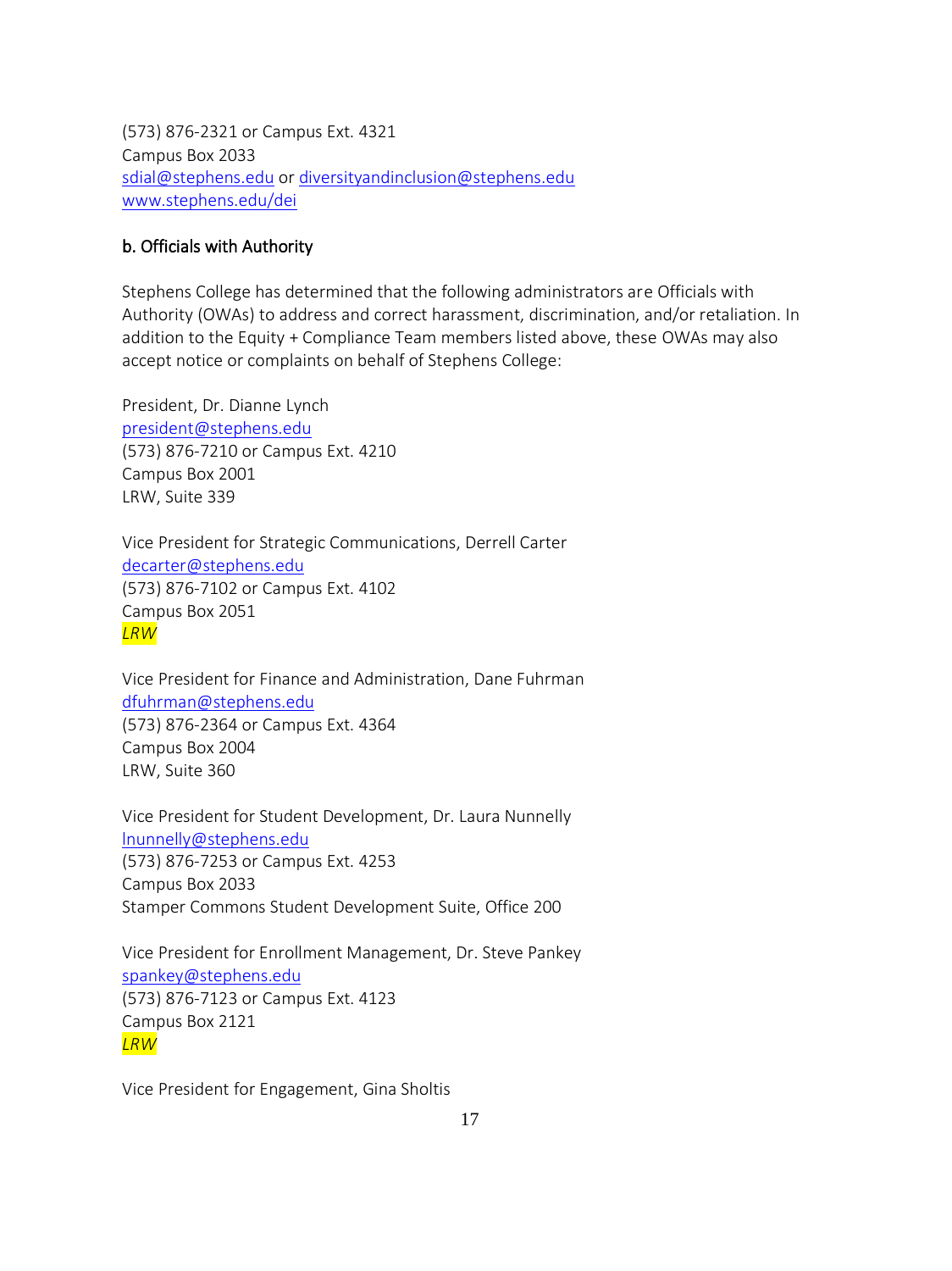[gsholtis@stephens.edu](mailto:gsholtis@stephens.edu) (573) 876-7110 or Campus Ext. 4110 Campus Box 2035 *LRW, Suite 200*

Vice President for Academic Affairs, Dr. Leslie Willey [lwilley@stephens.edu](mailto:lwilley@stephens.edu) (573) 876-7213 or Campus Ext. 4213 Campus Box 2005 LRW, Suite 339

Dean of the Conservatory for the Performing Arts, Jennifer Hemphill [jhemphill@stephens.edu](mailto:jhemphill@stephens.edu) (573) 876-7192 or Campus Ext. 4192 Campus Box 2077 Macklanburg Playhouse

Dean of the School Health Sciences, Dr. Julia Moffitt [jmoffitt@stephens.edu](mailto:jmoffitt@stephens.edu) (573) 876-7188 or Campus Ext. 4188 Campus Box 2072 PSC 201

Director of Human Resources, Michael Bates [mbates@stephens.edu](mailto:mbates@stephens.edu) (573) 876-7172 or Ext. 4172 Campus Box 2036 LRW, Suite 311

Executive Director, Okoboji Summer Theatre, Ruth Ann Burke [rburke@stephens.edu](mailto:rburke@stephens.edu)

- Columbia: (573) 876-7199 or Campus Ext. 4199 (August through June) Campus Box 2007 Macklanburg Theatre Box Office
- Okoboji: (712) 332-2875 (June through August) Weaver Commons

Athletic Director, Miguel Parades [mparades@stephens.edu](mailto:mparades@stephens.edu) (573) 876-2329 or Campus Ext. 4329 Campus Box 2065 Stamper Commons, Office 222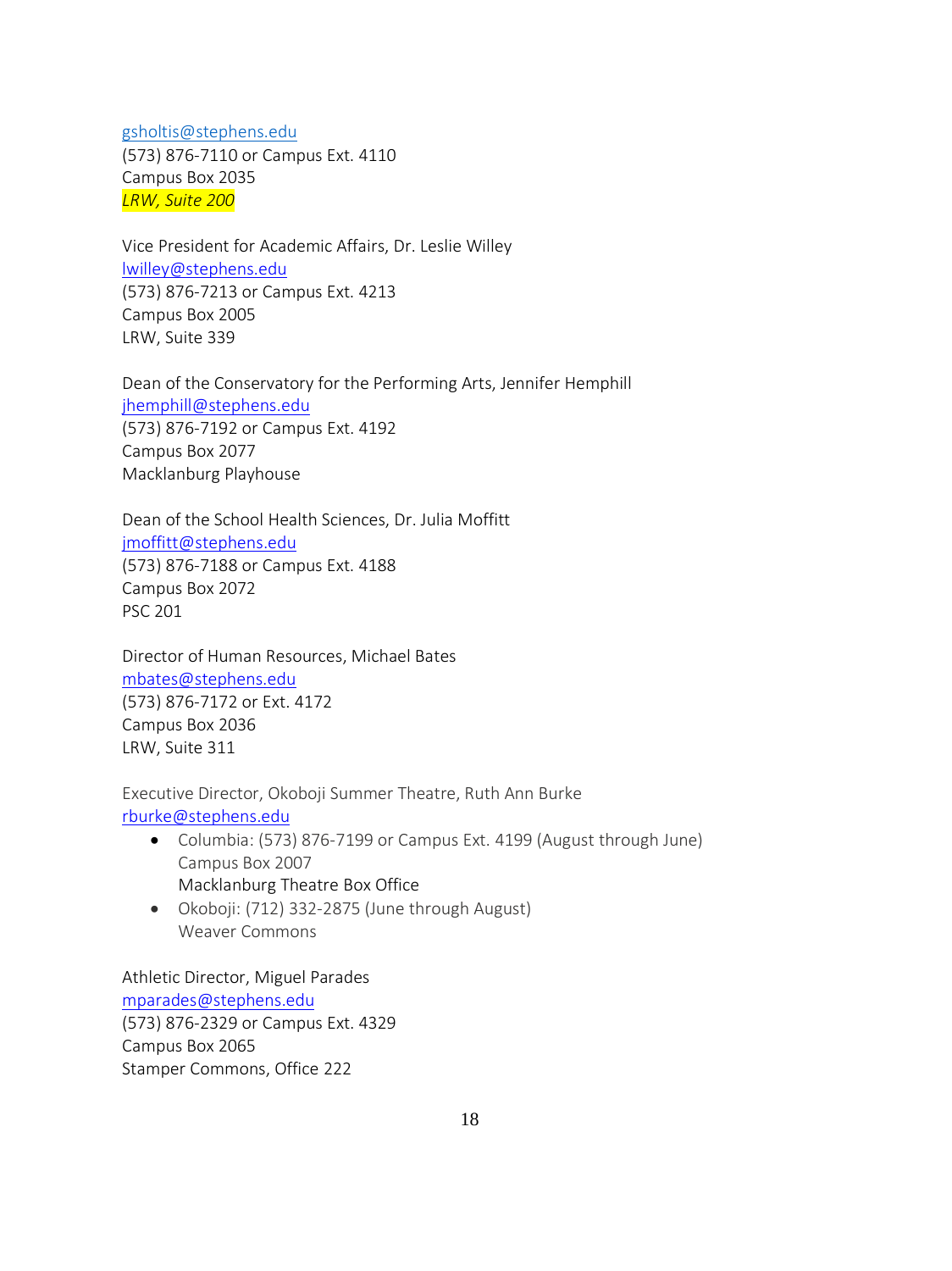Director, Children's School at Stephens College, Elizabeth Watson [ewatson@stephens.edu](mailto:ewatson@stephens.edu) (573) 876-9294 or Campus Ext. 4590 Campus Box 2022 Webb Child Study Center

#### c. Mandatory Reporters

Stephens College has also classified all other employees as Mandatory Reporters of any knowledge or suspicion they have that a member of the community is experiencing harassment, discrimination, and/or retaliation. The section below on Mandatory Reporting details which employees have this responsibility and their duties, accordingly.

### d. External Reporting

Inquiries may be made externally to:

Office for Civil Rights (OCR) U.S. Department of Education 400 Maryland Avenue, SW Washington, D.C. 20202-1100 Customer Service Hotline #: (800) 421-3481 Facsimile: (202) 453-6012 TDD#: (877) 521-2172 Email: [OCR@ed.gov](mailto:OCR@ed.gov) Web: [http://www.ed.gov/ocr](http://www2.ed.gov/about/offices/list/ocr/index.html)

Office for Civil Rights, Kansas City Office U.S. Department of Education One Petticoat Lane 1010 Walnut Street, Suite 320 Kansas City, MO 64106 Telephone: (816) 268-0550 Facsimile: (816) 268-0559 Email[: OCR.KansasCity@ed.gov](mailto:OCR.KansasCity@ed.gov)

For complaints involving employee-on-employee conduct: Equal Employment Opportunity Commission (EEOC) St. Louis District Office Robert A. Young Federal Building 1222 Spruce St. Rm 8.100 St. Louis, MO 63103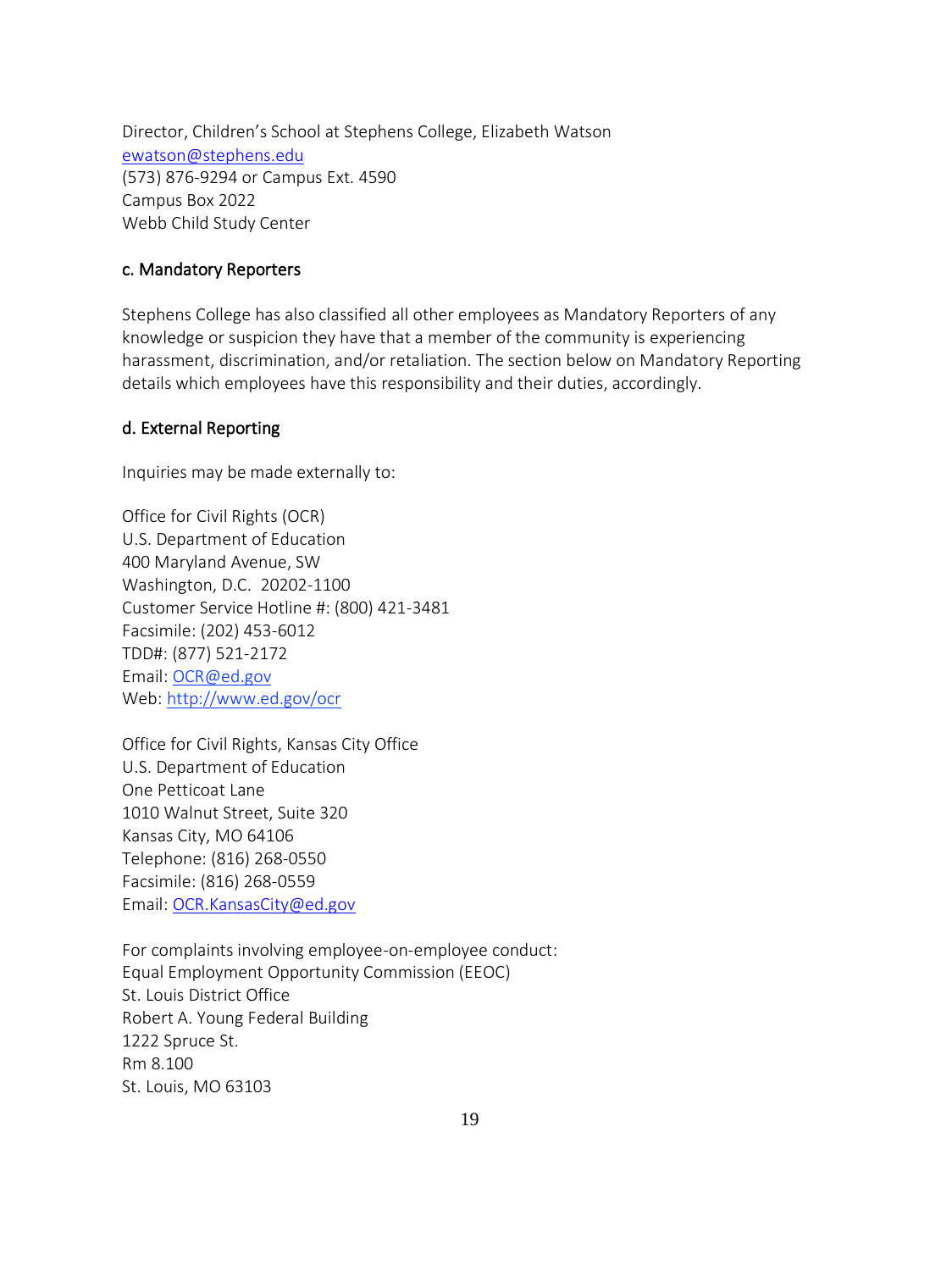Telephone: (800) 669-4000 Facsimile: (314) 539-7894 TTY#: (800) 669-6820 Email[: info@eeoc.gov](mailto:info@eeoc.gov)

#### 6. Independence and Conflict of Interest

The Equity + Compliance Team acts with independence and authority free from bias and conflicts of interest. The Equity + Compliance Team manages the Equity Grievance Resolution Pool and oversees all resolutions under this Policy and these procedures. The members of the Pool are vetted and trained to ensure they are not biased for or against any party in a specific case, or for or against Complainants and/or Respondents, generally.

To raise any concern involving bias, conflict of interest, misconduct, or discrimination by a member of the Equity + Compliance Team, contact Stephens College President Dianne Lynch a[t president@stephens.edu,](mailto:president@stephens.edu) (573) 876-7210 or 1200 E. Broadway, Box 2001, Columbia, MO 65215.

Concerns of bias, misconduct, discrimination, or a potential conflict of interest by a member of the Equity Grievance Resolution Pool should be raised with a member of the Equity + Compliance Team.

#### 7. Notice/Complaints of Discrimination, Harassment, and/or Retaliation

Notice or complaints of discrimination, harassment, and/or retaliation may be made using any of the following options:

- a) File a report or Formal Complaint with or give verbal notice to a member of the Equity + Compliance Team or Official with Authority listed above. Such a report or Formal Complaint may be made at any time (including during non-business hours) by using the telephone numbers or email addresses, or by mail to the office addresses listed above.
- b) Report online, using the reporting form posted at: [www.stephens.edu/equity.](http://www.stephens.edu/equity)

Anonymous reports are accepted but can give rise to a need to investigate to determine if the parties can be identified. If not, no further formal action is taken, though measures intended to protect the community may be enacted. Stephens College tries to provide supportive measures to all Complainants, which may be impossible with an anonymous report that does not identify the Complainant. Because reporting carries no obligation to initiate a formal response, and because Stephens College respects Complainant requests to dismiss complaints unless there is a compelling threat to health and/or safety, the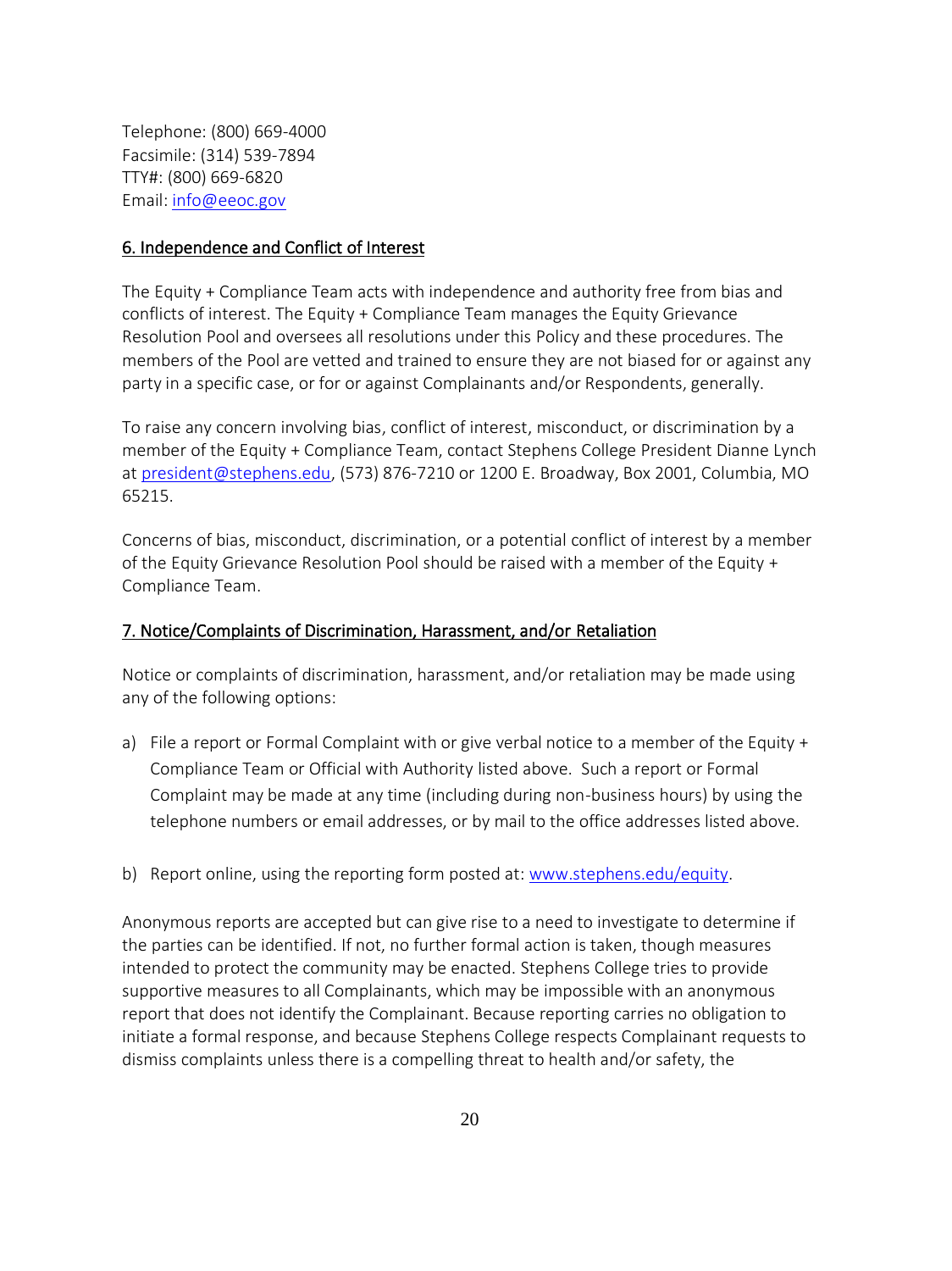Complainant is largely in control and should not fear a loss of confidentiality by making a report that allows the College to discuss and/or provide supportive measures.

As used in this Policy, the phrase "Formal Complaint" means a document or electronic submission that contains the Complainant's physical or digital signature, or otherwise indicates that the Complainant is the person fling the complaint, and requests that Stephens College investigate the allegations. If notice is submitted in a form that does not meet this standard, the Title IX Coordinator will contact the Complainant to ensure that it is filed correctly.

### 8. Mandatory Reporting

All Stephens College employees (faculty, staff, administrators, and student residence life staff when they function as employees) are expected to report actual or suspected discrimination, harassment, and/or retaliation to appropriate officials immediately, although there are some limited exceptions.

To make informed choices, it is important to be aware of confidentiality and mandatory reporting requirements when consulting institutional resources. Within the institution, some resources may maintain confidentiality and are not required to report actual or suspected discrimination, harassment, or retaliation in a way that identifies the parties. They may offer options and resources without any obligation to inform an outside agency or institutional official unless a Complainant has requested the information be shared.

If a Complainant expects institutional action in response to their allegations, reporting to any Mandatory Reporter can connect them with resources to alleged crimes and/or policy violations, and these employees will immediately pass reports to the appropriate member of the Equity + Compliance Team (Title IX, ADA/504, DEI) (and/or police, if desired by the Complainant or required by law), who will act when an incident is reported to them.

The following sections describe the Stephens College reporting options for a Complainant or third party (including parents/guardians when appropriate):

### a. Confidential Resources

If a Complainant would like the details of an incident to be kept confidential, the Complainant may speak with:

- Stephens College licensed professional counselors and staff in the Counseling Center
- Stephens College Health Care Plan service providers and staff
- Stephens College Employee Assistance Program
- Stephens College Athletic Trainers (if licensed and privileged under state statute, and/or working under the supervision of a health professional)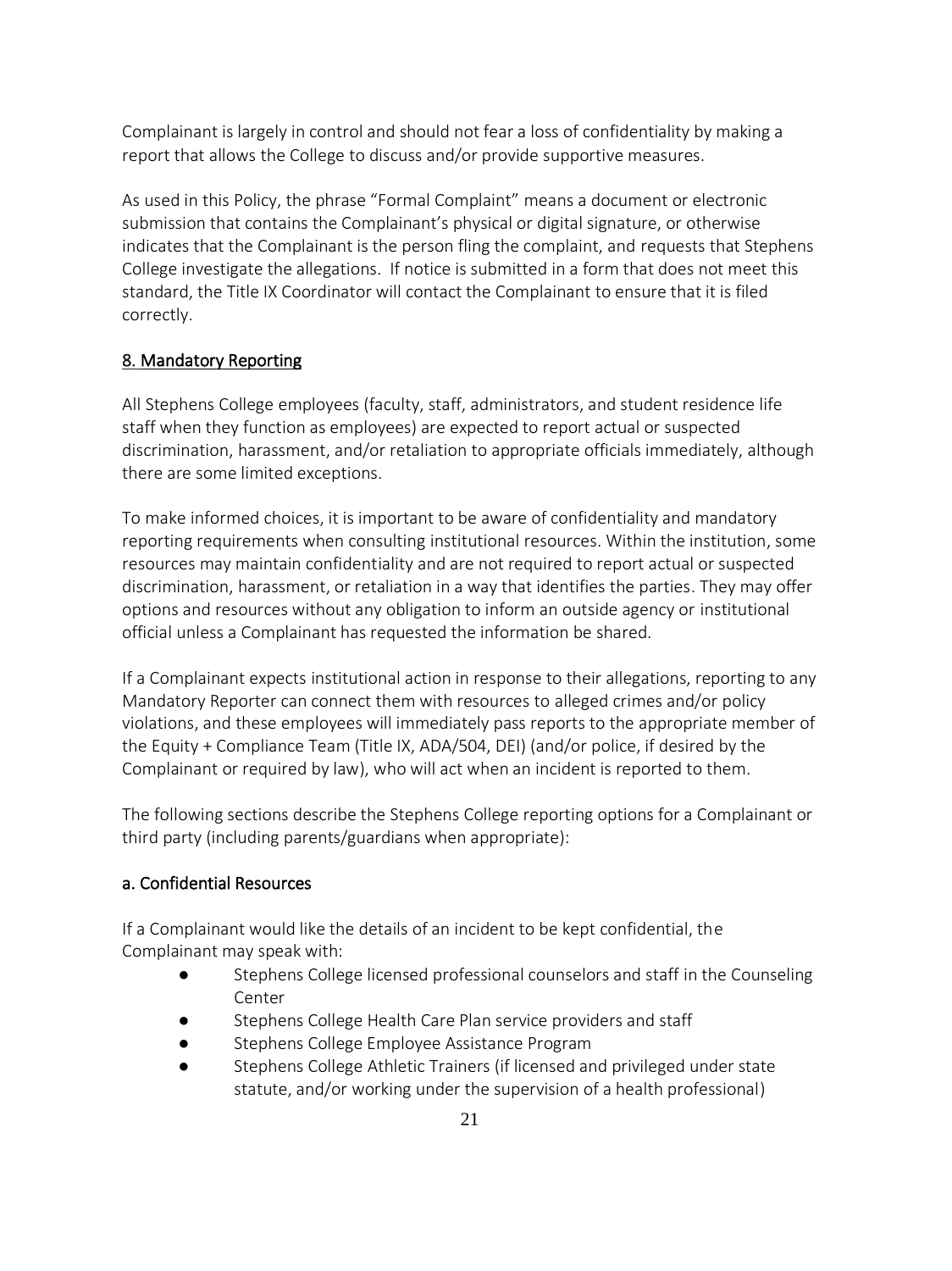- Community-based (non-employees):
	- o Licensed professional counselors and other medical providers
	- o Local rape crisis counselors
	- o Domestic violence resources
	- o Local or state assistance agencies
	- o Clergy/Chaplains
	- o Attorneys

All of the above-listed individuals will maintain confidentiality when acting under the scope of their licensure, professional ethics, professional credentials, or official designation, except in extreme cases of immediacy of threat or danger or abuse of a minor or when required to disclose by law or court order.

Institutional counselors and/or the Employee Assistance Program are available to help free of charge and may be consulted on an emergency basis during normal business hours.

Employees who have confidentiality privilege as described above, and who receive reports within the scope of their confidential roles will timely submit anonymous statistical information for Clery Act purposes unless they believe it would be harmful to their client or patient.

## b. Mandatory Reporters and Formal Notice/Complaints

All employees of Stephens College (including student residence life staff when they function as employees), with the exception of those who are designated as Confidential Resources, are Mandatory Reporters and must promptly share with the appropriate member of the Equity + Compliance Team all known details of a report made to them in the course of their employment.

Employees must also promptly share all details of behaviors under this Policy that they observe or have knowledge of, even if not reported to them by a Complainant or third party.

Complainants may want to carefully consider whether they share personally identifiable details with non-confidential Mandatory Reporters, as those details must be shared with the Title IX Coordinator.

Generally, disclosures in climate surveys, classroom writing assignments or discussions, human subjects research, or at events such as "Take Back the Night" marches or speak-outs do not provide notice that must be reported to the Equity + Compliance Team by employees, unless the Complainant clearly indicates that they desire a report to be made or seek a specific response from the College.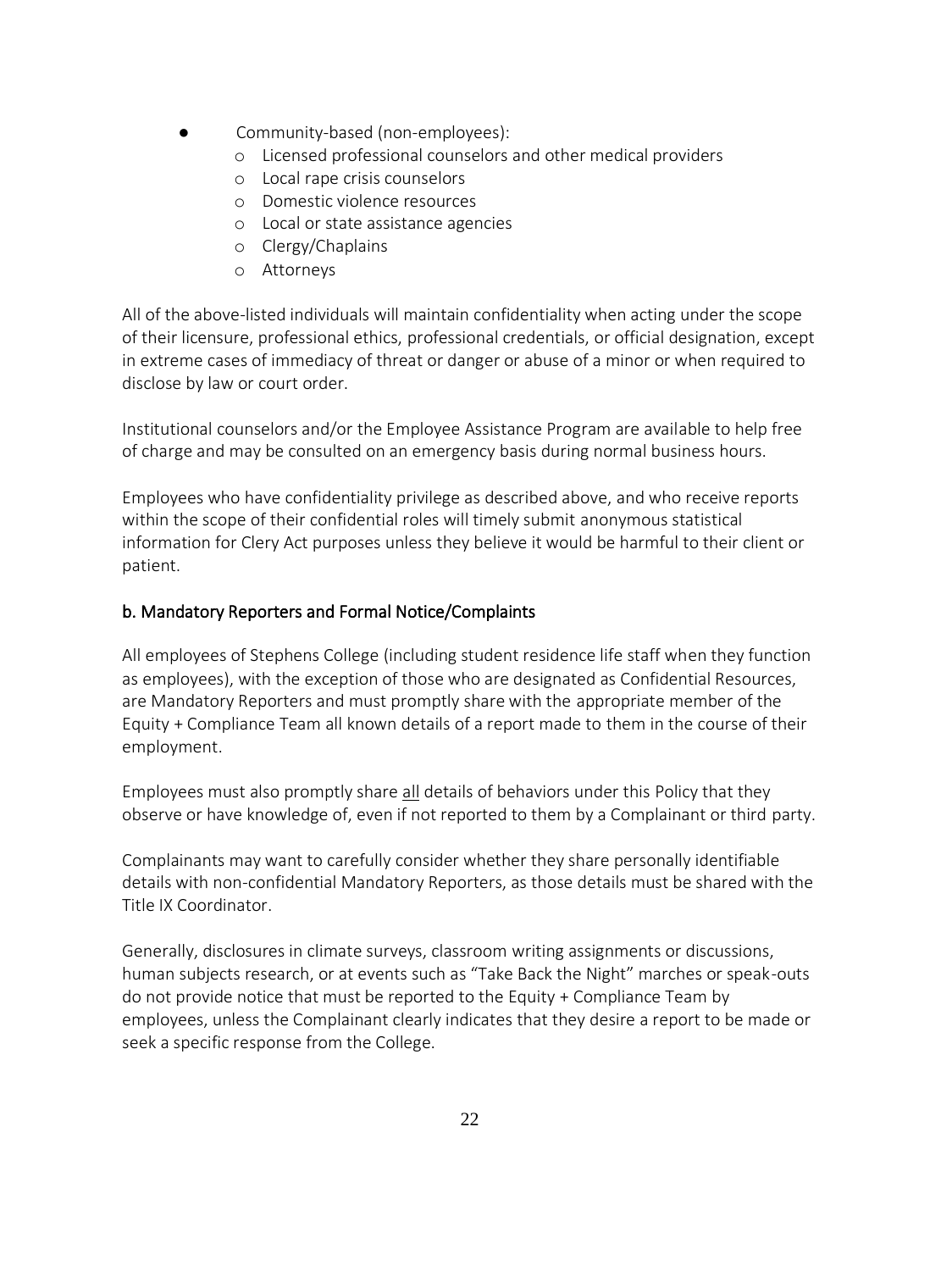Supportive measures may be offered as the result of such disclosures without formal Stephens College action.

Failure of a Mandatory Reporter, as described above in this section, to report an incident of discrimination, harassment, or retaliation of which they become aware is a violation of Stephens College policy and can be subject to disciplinary action for failure to comply/failure to report.

Though this may seem obvious, when a Mandatory Reporter is engaged in harassment or other violations of this Policy, they still have a duty to report their own misconduct, though Stephens College is technically not on notice simply because a harasser is also a Mandatory Reporter unless the harasser does in fact report themselves.

Finally, it is important to clarify that a Mandatory Reporter who is themselves a target of harassment or other misconduct under this Policy is not required to report their own experience, though they are, of course, encouraged to do so.

#### c. Anonymous Notice to Mandatory Reporters

At the request of a Complainant, notice may be given anonymously (i.e. without identification of the Complainant) to a member of the Equity + Compliance Team. The Mandatory Reporter cannot remain anonymous themselves.

If a Complainant has requested that a Mandatory Reporter maintain the Complainant's anonymity, the Mandatory Reporter may do so unless it is reasonable to believe that a compelling threat to health or safety could exist. The Mandatory Reporter can consult with the appropriate member of the Equity Compliance Team on that assessment without revealing personally identifiable information.

Anonymous notice will be investigated by Stephens College to the extent possible, both to assess the underlying allegation(s) and to determine if supportive measures or remedies can be provided.

However, anonymous notice typically limits Stephens College's ability to investigate, respond, and provide remedies, depending on what information is shared.

When a Complainant has made a request for anonymity, the Complainant's personally identifiable information may be withheld by a Mandatory Reporter, but all other details must be shared with the Title IX Coordinator. According to State law and College Policy, Mandatory Reporters are not able to maintain requests for anonymity for Complainants who are minors.

#### 9. Supportive Measures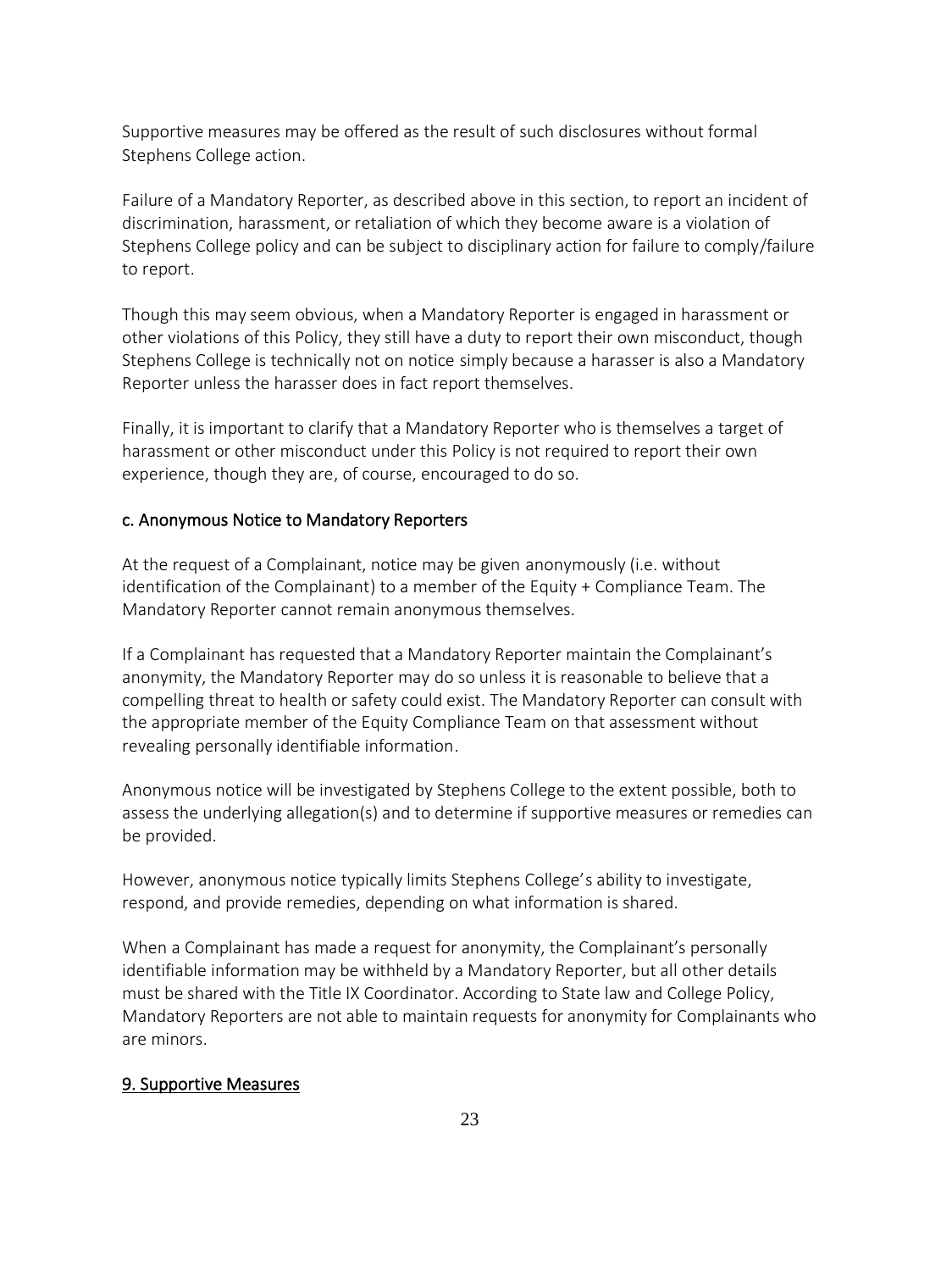Stephens College will offer and implement appropriate and reasonable supportive measures to the parties upon notice of alleged harassment, discrimination, and/or retaliation. Supportive measures are non-disciplinary, non-punitive individualized services offered as appropriate and as reasonably available. They are offered, without fee or charge, to the parties to restore or preserve access to Stephens College's education program or activity, including measures designed to protect the safety of all parties and/or the College's educational environment, and/or to deter harassment, discrimination, and/or retaliation.

The Title IX Coordinator promptly makes supportive measures available to the parties upon receiving notice or a complaint. At the time that supportive measures are offered, the College will inform the Complainant, in writing, that they may file a Formal Complaint with the College either at that time or in the future, if they have not done so already. The Title IX Coordinator works with the Complainant to ensure that their wishes are considered with respect to any planning and implemented supportive measures.

Stephens College will maintain the confidentiality of the supportive measures, provided that confidentiality does not impair the College's ability to provide those supportive measures. Stephens College will act to ensure as minimal an academic/occupational impact on the parties as possible. The College will implement measures in a way that does not unreasonably burden the other party.

These actions may include, but are not limited to:

- Referral to counseling, medical, and/or other healthcare services
- Referral to the Employee Assistance Program
- Referral to community-based service providers
- Visa and immigration assistance
- Student financial aid counseling
- Education to the institutional community or community subgroup(s)
- Altering campus housing assignment(s)
- Altering work arrangements for employees or student-employees
- Safety planning
- Providing campus safety escorts
- Providing transportation assistance
- Implementing contact limitations (no contact orders) between the parties
- Academic support, extensions of deadlines, or other course/program-related adjustments
- Trespass, Persona Non Grata (PNG), or Be-On-the-Lookout (BOLO) orders
- Timely warnings
- Class schedule modifications, withdrawals, or leaves of absence
- Increased security and monitoring of certain areas of the campus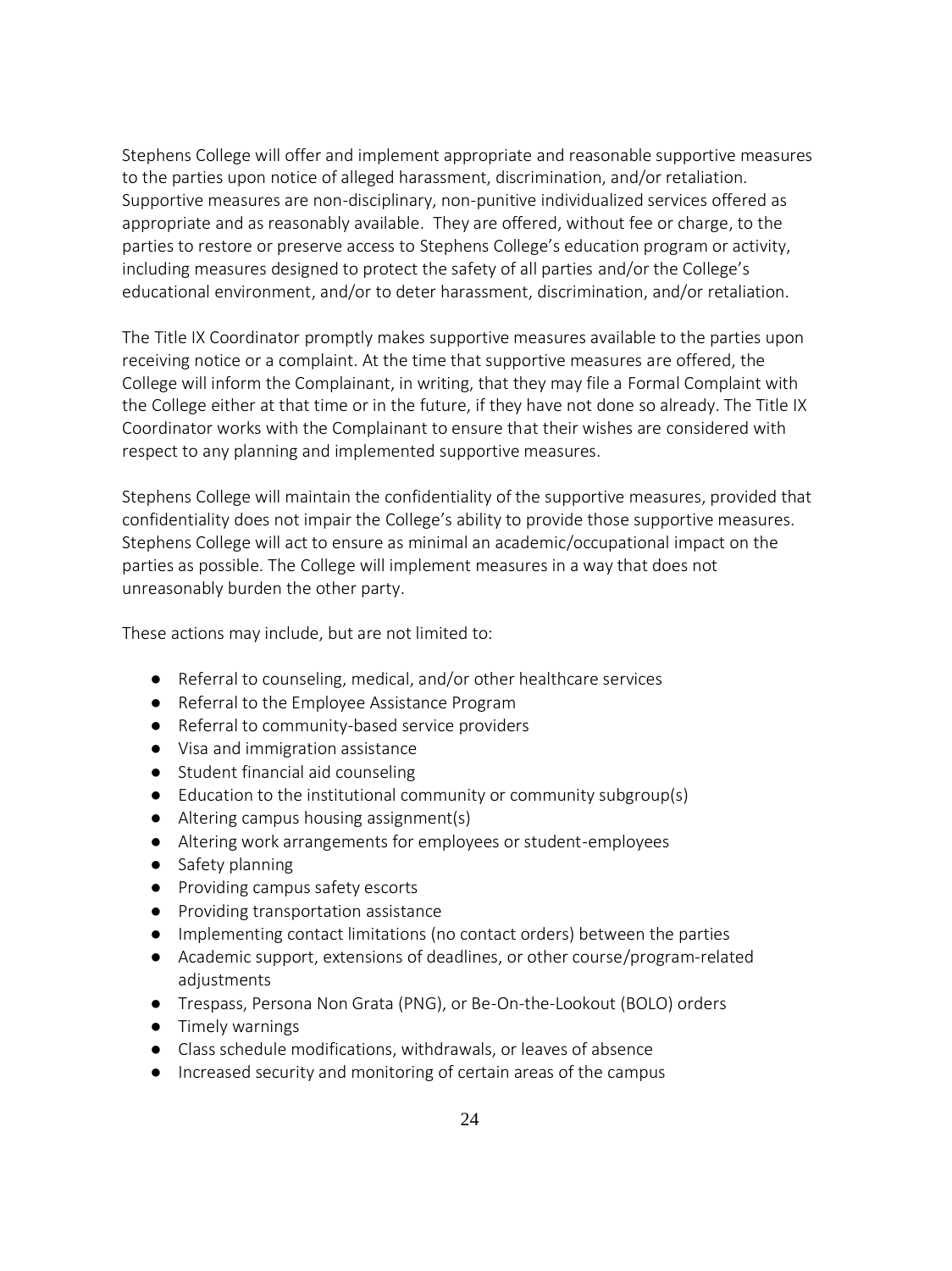$\bullet$  Any other actions deemed appropriate by the Title IX Coordinator or the Equity + Compliance Team

Violations of no contact orders or other restrictions will be referred to appropriate student or employee conduct processes for enforcement.

### 10. Emergency Removal

Stephens College can act to remove a student Respondent from its education program or activities – partially or entirely – on an emergency basis when an individualized safety and risk analysis has determined that an immediate threat to the physical health or safety of any student or other individual justifies removal. This risk analysis is performed by the Title IX Coordinator in conjunction with the Student Safety Assessment Team using its standard objective Violence Risk Assessment procedures.

When an emergency removal is imposed, the student will be given notice of the action and the option to request to meet with the Title IX Coordinator prior to such action/removal being imposed, or as soon as reasonably possible thereafter, to show cause why the action/removal should not be implemented or should be modified.

This meeting is not a hearing on the merits of the allegation(s), but rather is an administrative process intended to determine solely whether the emergency removal is appropriate. When this meeting is not requested within three (3) business days of notice, objections to the emergency removal will be deemed waived. A Complainant and their Advisor may be permitted to participate in this meeting if the Title IX Coordinator determines it equitable to do so. This section also applies to any restrictions that a coach or athletic administrator may place on a student-athlete arising from allegations related to Title IX. There is no appeal process for emergency removal decisions.

A Respondent may be accompanied by an Advisor of their choice when meeting with the Title IX Coordinator at the show cause meeting. The Respondent will be given access to a written summary of the basis for the emergency removal prior to the meeting to allow for adequate preparation.

The Title IX Coordinator has sole discretion under this Policy to implement or modify an emergency removal and to determine the conditions and duration. Violation of an emergency removal under this policy will be grounds for discipline within the student or employee conduct processes, which may include expulsion or termination.

Stephens College will implement the least restrictive emergency actions possible in light of the circumstances and safety concerns. As determined by the Title IX Coordinator, these actions could include, but are not limited to: removing a student from a residence hall, temporarily reassigning an employee, restricting a student's or employee's access to or use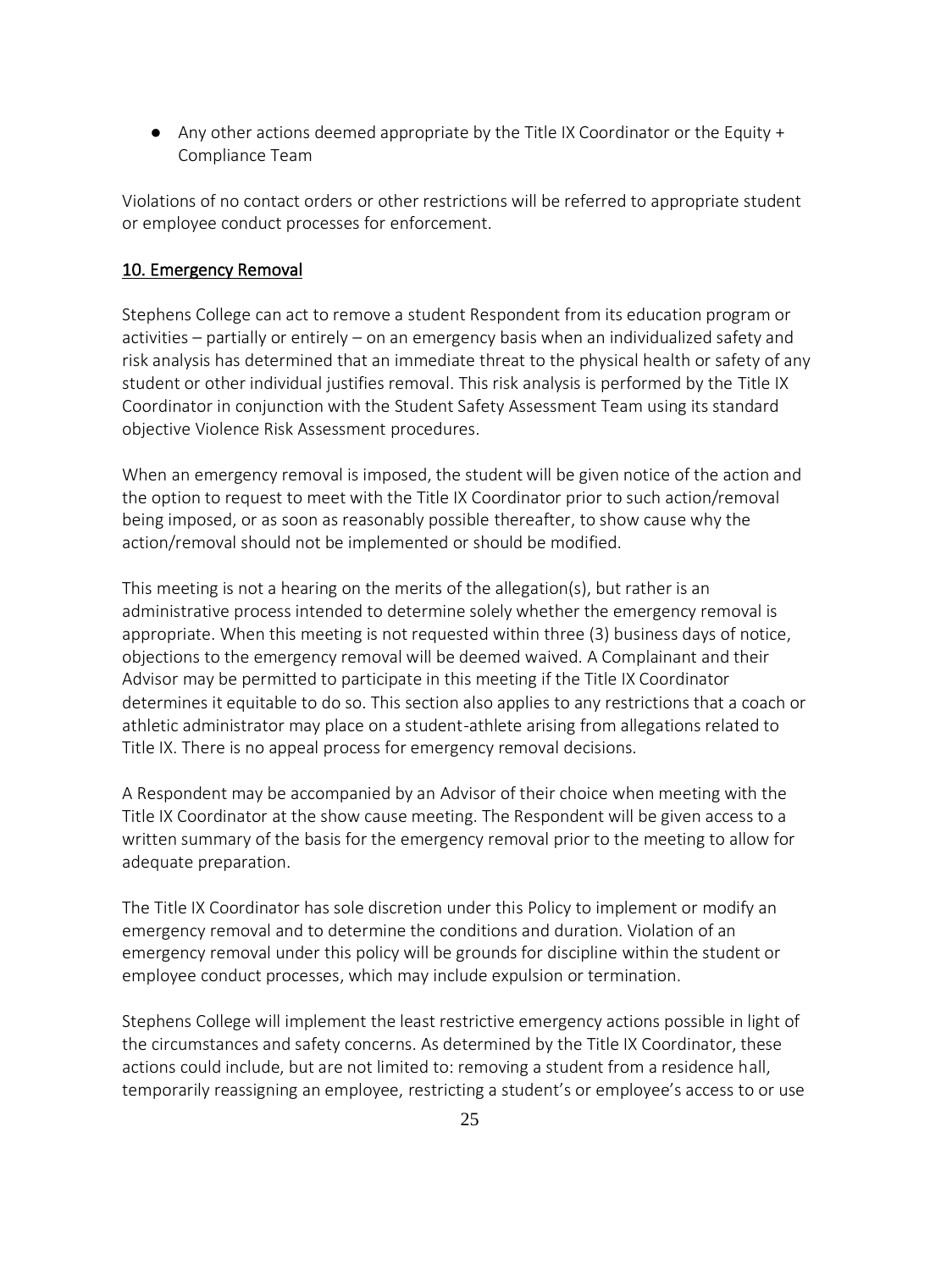of facilities or equipment, allowing a student to withdraw or take incomplete grades without financial penalty, authorizing an administrative leave, and suspending a student's participation in extracurricular activities, student employment, student organizational leadership, or intercollegiate/intramural/club athletics.

At the discretion of the Title IX Coordinator, alternative coursework options may be pursued to ensure as minimal an academic impact on the parties as possible.

When the Respondent is an employee, or a student employee, accused of misconduct in the course of their employment, existing provisions for interim action are applicable instead of the above emergency removal process.

#### 11. Promptness

Once Stephens College has received notice or a Formal Complaint, all allegations are promptly acted upon. Complaints typically take 60-90 business days to resolve. There are always exceptions and extenuating circumstances that can cause a resolution to take longer, but the College will avoid all undue delays within its control.

Any time the general timeframes for resolution outlined in Stephens College procedures will be delayed, the College will provide written notice to the parties of the delay, the cause for the delay, and an estimate of the anticipated additional time that will be needed as a result of the delay.

### 12. Confidentiality/Privacy

Every effort is made by Stephens College to preserve the confidentiality of reports.<sup>8</sup> The College will not share the identity of any individual who has made a report or Formal

<sup>8</sup> For the purpose of this policy, privacy and confidentiality have distinct meanings. **Privacy** means that information related to a complaint will be shared with a limited number of Stephens College employees who "need to know" in order to assist in the assessment, investigation, and resolution of the report. All employees who are involved in the College's response to notice under this policy receive specific training and guidance about sharing and safeguarding private information in accordance with state and federal law. The privacy of student education records will be protected in accordance with the Family Educational Rights and Privacy Act ("FERPA"), as outlined in Stephens College's Academic and Student Records Policy. The privacy of employee records will be protected in accordance with Human Resources policies. **Confidentiality** exists in the context of laws that protect certain relationships, including those who provide services related to medical and clinical care, mental health providers, counselors, and ordained clergy. The law creates a privilege between certain health care providers, mental health care providers, attorneys, clergy, spouses, and others, with their patients, clients, parishioners, and spouses. Stephens College has designated individuals who have the ability to have privileged communications as Confidential Resources. When information is shared by a Complainant with a Confidential Resource, the Confidential Resource cannot reveal the information to any third party except when an applicable law or a court order requires or permits disclosure of such information. Non-identifiable information may be shared by Confidential Resources for statistical tracking purposes as required by the federal Clery Act. Other information may be shared as required by law.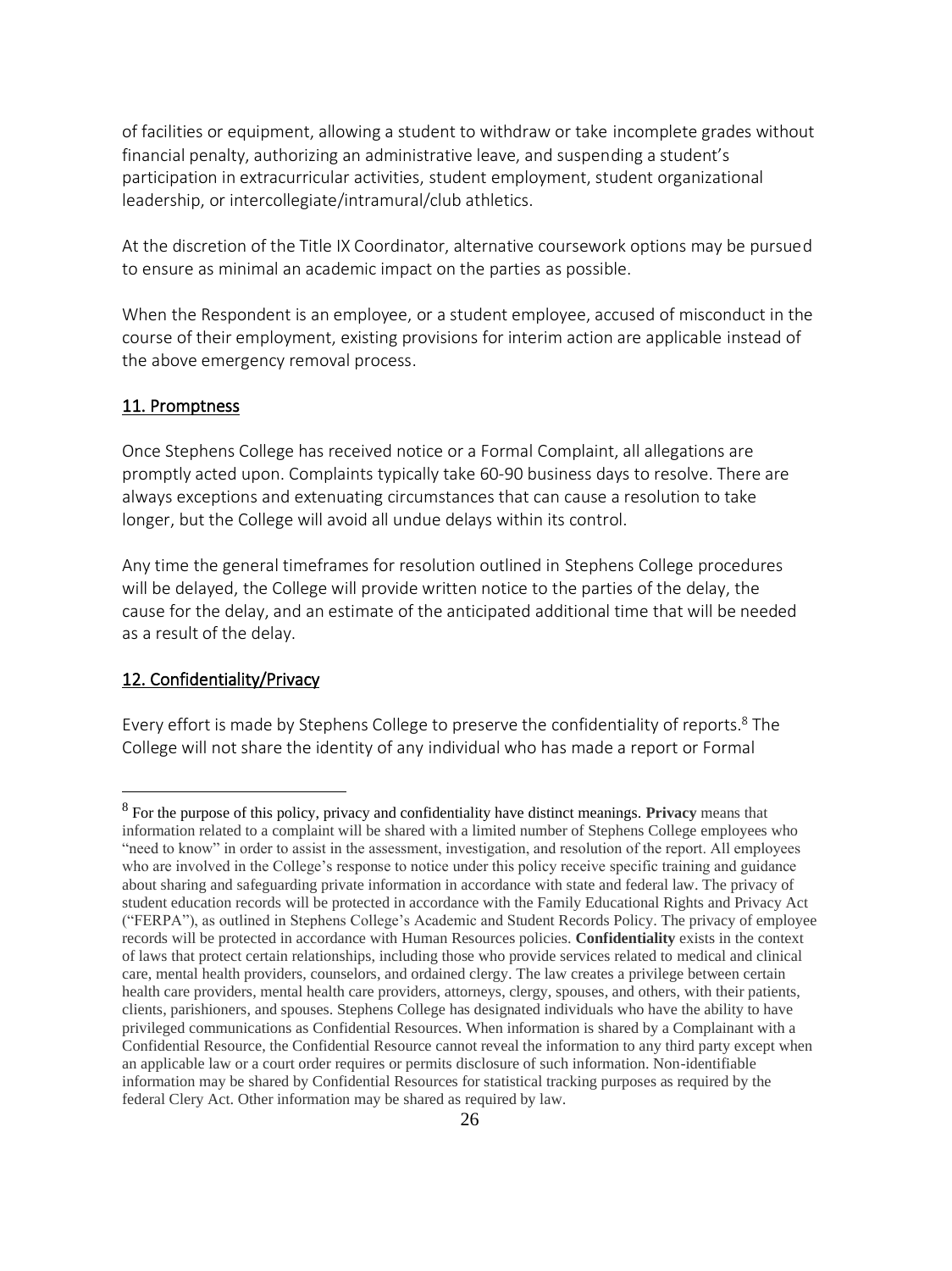Complaint of harassment, discrimination, or retaliation; any Complainant; any individual who has been reported to be the perpetrator of harassment, discrimination, or retaliation; any Respondent; or any witness, except as permitted by the Family Educational Rights and Privacy Act (FERPA) or its implementing regulations, or as required by law; or to carry out the purposed of 34 C.F.R. part 106, including any investigation, hearing, or grievance proceeding arising under these policies and procedures.

Stephens College reserves the right to determine which College officials have a legitimate educational interest in being informed about incidents that fall under this Policy, pursuant to the Family Educational Rights and Privacy Act (FERPA).

Only a small group of officials who need to know will typically be told about the complaint, including but not limited to: Equity + Compliance Team, Office of Student Development, Office of Academic Affairs, Safety and Security, and the Student Safety Assessment Team. Information will be shared as necessary with Investigators, Decision-Makers, witnesses, and the parties. The circle of people with this knowledge will be kept as tight as possible to preserve the parties' rights and privacy.

Stephens College may contact parents/guardians of students to inform them of situations in which there is a significant and articulable health and/or safety risk but will usually consult with the student first before doing so.

### 13. Jurisdiction of Stephens College

This Policy applies to Stephens College's education program and activities, to conduct that takes place on property owned or controlled by Stephens College, and at Stephens Collegesponsored events. The Respondent must be a member of Stephens College's community in order for this Policy to apply.

This Policy can also be applicable to the effects of off-campus misconduct that effectively deprive a person of access to Stephens College's education program or activities. The College may also extend jurisdiction to off-campus and/or to online conduct when the Title IX Coordinator determines that the conduct affects a substantial Stephens College interest. Regardless of where the conduct occurred, the College will address notice/complaints to determine whether the conduct occurred in the context of its employment or education program or activity and/or has continuing effects on campus (including virtual learning and employment environments) or in an off campus sponsored program or activity.

A substantial Stephens College interest includes:

1) Any action that constitutes a criminal offense as defined by law. This includes, but is not limited to, single or repeat violations of any local, state, or federal law.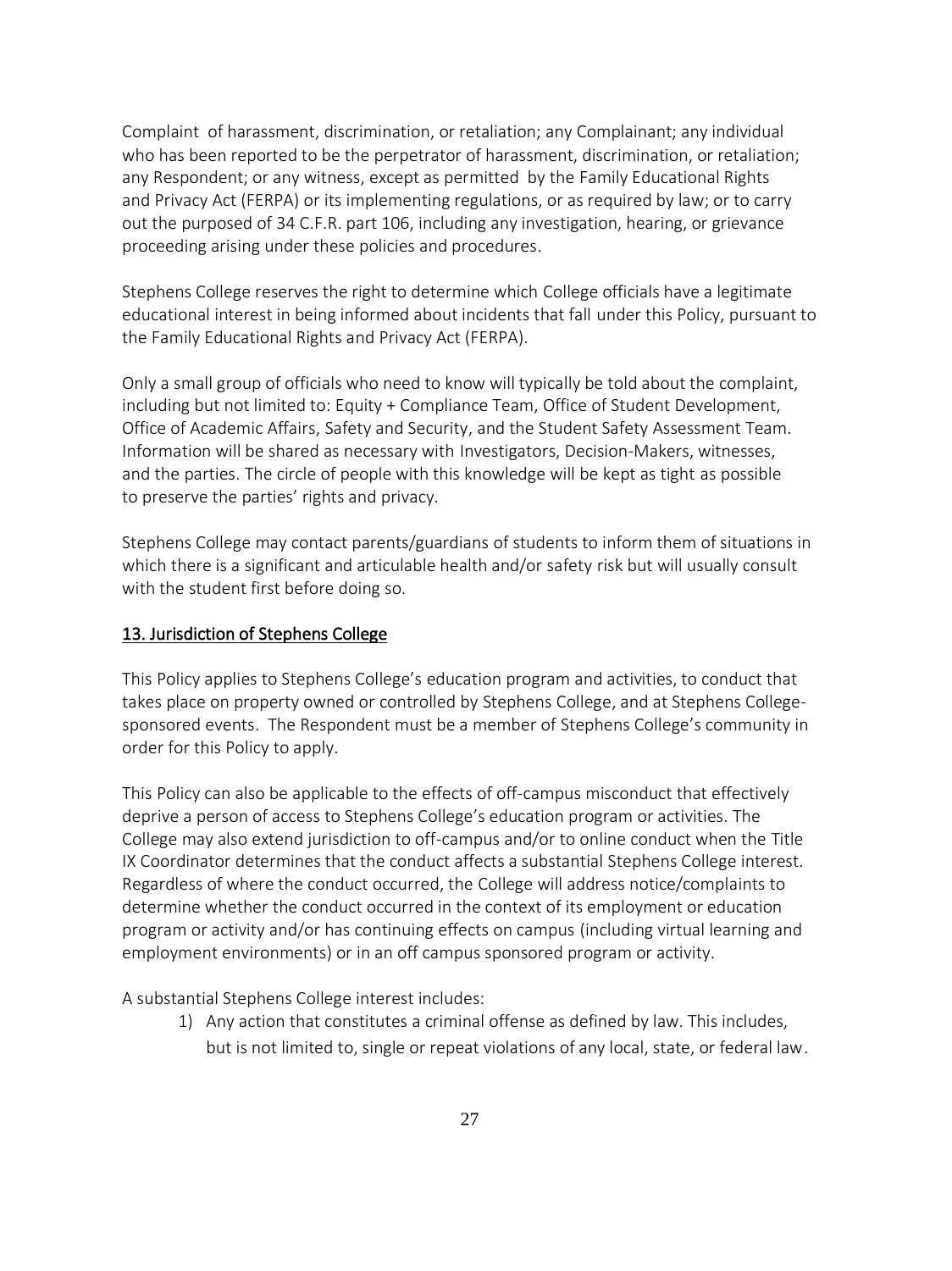- 2) Any situation in which it is determined that the Respondent poses an immediate threat to the physical health or safety of any student, employee, or other individual.
- 3) Any situation that significantly impinges upon the rights, property, or achievements of oneself or others, significantly breaches the peace, and/or causes social disorder.
- 4) Any situation that substantially interferes with the educational interests or mission of Stephens College.

If the Respondent is unknown or is not a member of the Stephens College community, the Title IX Coordinator will assist the Complainant in identifying appropriate institutional and local resources and support options. If criminal conduct is alleged, the College can assist in contacting local law enforcement if the individual would like to file a police report.

Further, even when the Respondent is not a member of the College's community, supportive measures, remedies, and resources may be provided to the Complainant by contacting the Title IX Coordinator or a member of the Equity + Compliance Team.

In addition, Stephens College may take other actions as appropriate to protect the Complainant against third parties, such as barring individuals from College property and/or events.

All vendors serving Stephens College through third-party contracts are subject to these policies.

When the Respondent is enrolled in or employed by another institution, the Title IX Coordinator can assist the Complainant in liaising with the appropriate individual at that institution, as it may be possible to pursue action under that institution's policies.

Similarly, the Title IX Coordinator may be able to assist and support a student or employee Complainant who experiences discrimination in an internship, study abroad program, or other environment external to Stephens College where sexual harassment or nondiscrimination policies and procedures of the facilitating or host organization may give the Complainant recourse.

# 14. Time Limits on Reporting

There is no time limitation on providing notice/complaints to the Title IX Coordinator or the Equity + Compliance Team. However, if the Respondent is no longer subject to Stephens College's jurisdiction and/or significant time has passed, the ability to investigate, respond, and/or provide remedies may be more limited or impossible.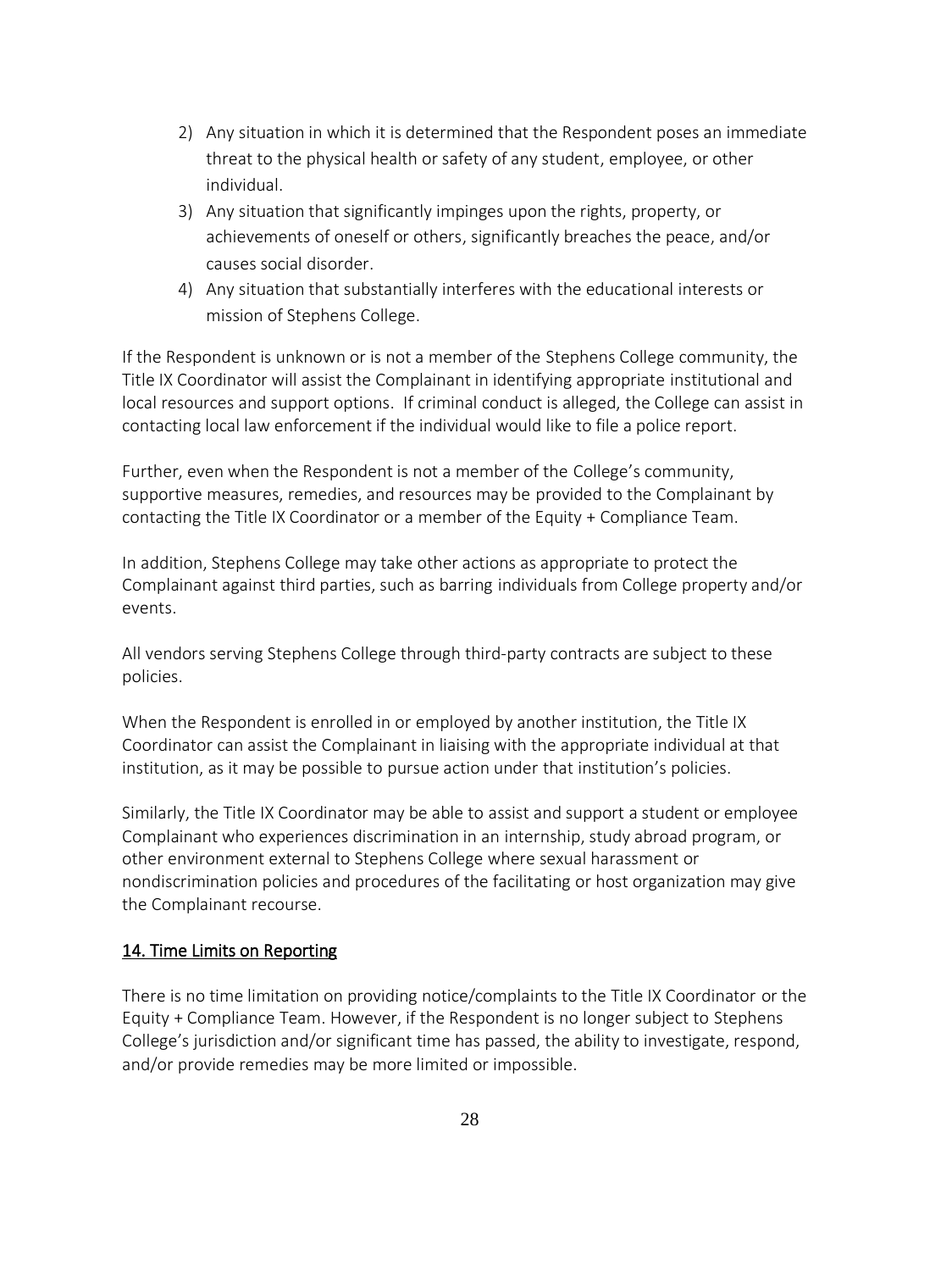Acting on notice/complaints significantly impacted by the passage of time (including, but not limited to, the rescission or revision of policy) is at the discretion of the Equity Compliance Team, who may document allegations for future reference, offer supportive measures and/or remedies, and/or engage in informal or formal action, as appropriate.

When notice/complaint is affected by significant time delay, Stephens College will typically apply the policy in place at the time of the alleged misconduct and the procedures in place at the time of notice/complaint.

#### 15. When a Complainant Does Not Wish to Proceed

If a Complainant does not wish for their name to be shared, does not wish for an investigation to take place, and/or does not want a Formal CComplaint to be pursued, they may make such a request to the Title IX Coordinator, who will evaluate that request in light of the duty to ensure the safety of the institution and to comply with state or federal law.

The Title IX Coordinator has ultimate discretion over whether the College proceeds when the Complainant does not wish to do so, and the Title IX Coordinator may sign a Formal Complaint to initiate a grievance process, usually upon completion of an appropriate violence risk assessment.

The Title IX Coordinator's decision will be based on results of a violence risk assessment that shows compelling risk to health and/or safety that requires Stephens College to pursue formal action to protect the community.

A compelling risk to health and/or safety may result from evidence of patterns of misconduct, predatory conduct, threats, abuse of minors, use of weapons, and/or violence. Stephens College may be compelled to act on alleged employee misconduct irrespective of a Complainant's wishes.

The Title IX Coordinator must also consider the effect that non-participation by the Complainant may have on the availability of evidence and the College's ability to pursue a Formal Grievance Process fairly and effectively.

When the Title IX Coordinator executes the written complaint, they do not become the Complainant. The Complainant is the individual who is alleged to be the victim of conduct that could constitute a violation of this Policy.

When the College proceeds, the Complainant (and/or their Advisor) may have as much or as little involvement in the process as they wish. The Complainant retains all rights of a Complainant under this Policy irrespective of their level of participation. Typically, when the Complainant chooses not to participate, the Advisor may be appointed as proxy for the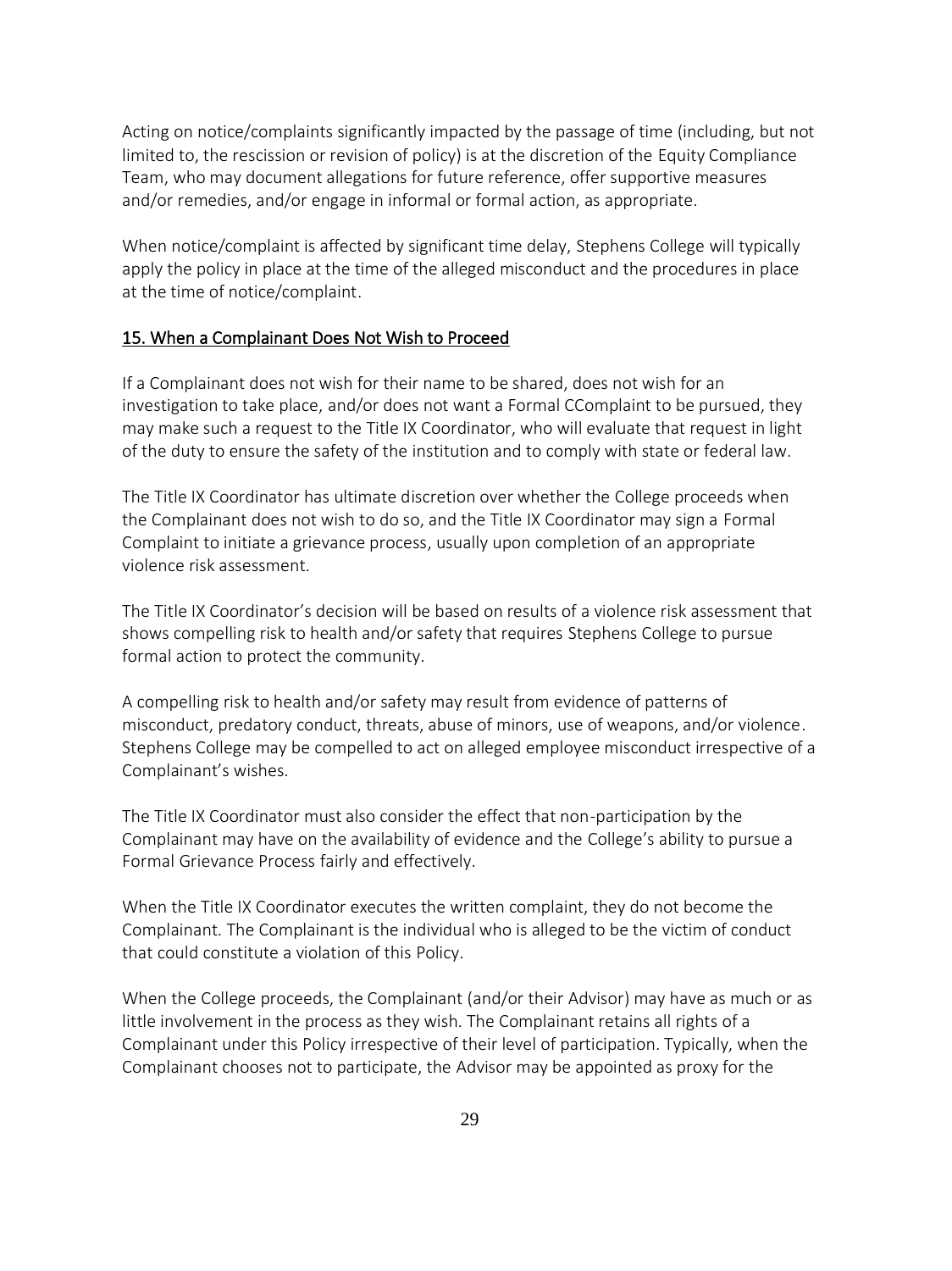Complainant throughout the process, acting to ensure and protect the rights of the Complainant, though this does not extend to the provision of evidence or testimony.

Note that the College's ability to remedy and respond to notice may be limited if the Complainant does not want the College to proceed with an investigation and/or grievance process. The goal is to provide the Complainant with as much control over the process as possible, while balancing Stephens College's obligation to protect its community.

In cases in which the Complainant requests confidentiality/no formal action and the circumstances allow the College to honor that request, the College may offer Informal Resolution options, supportive measures, and remedies to the Complainant and the community, but will not otherwise pursue formal action.

If the Complainant elects to take no action, they can change that decision if they decide to pursue a Formal Complaint at a later date. Upon making a Formal Complaint, a Complainant has the right, and can expect, to have allegations taken seriously by Stephens College and to have the incidents investigated and properly resolved through these procedures. Please consider that delays may cause limitations on access to evidence, or present issues with respect to the status of the parties.

### 16. Federal Timely Warning Obligations

Stephens College must issue timely warnings for reported incidents that pose a serious or continuing threat of bodily harm or danger to members of the campus community.

Stephens College will ensure that a Complainant's name and other identifying information is not disclosed, while still providing enough information for community members to make safety decisions in light of the potential danger.

### 17. False Allegations and Evidence

Deliberately false and/or malicious accusations under this Policy are a serious offense and will be subject to appropriate disciplinary action. This does not include allegations that are made in good faith but are ultimately shown to be erroneous or do not result in a policy violation determination.

Additionally, witnesses and parties knowingly providing false evidence; tampering with or destroying evidence; or deliberately misleading an official conducting an investigation, hearing, or informal resolution can be subject to discipline under appropriate Stephens College policies.

### 18. Amnesty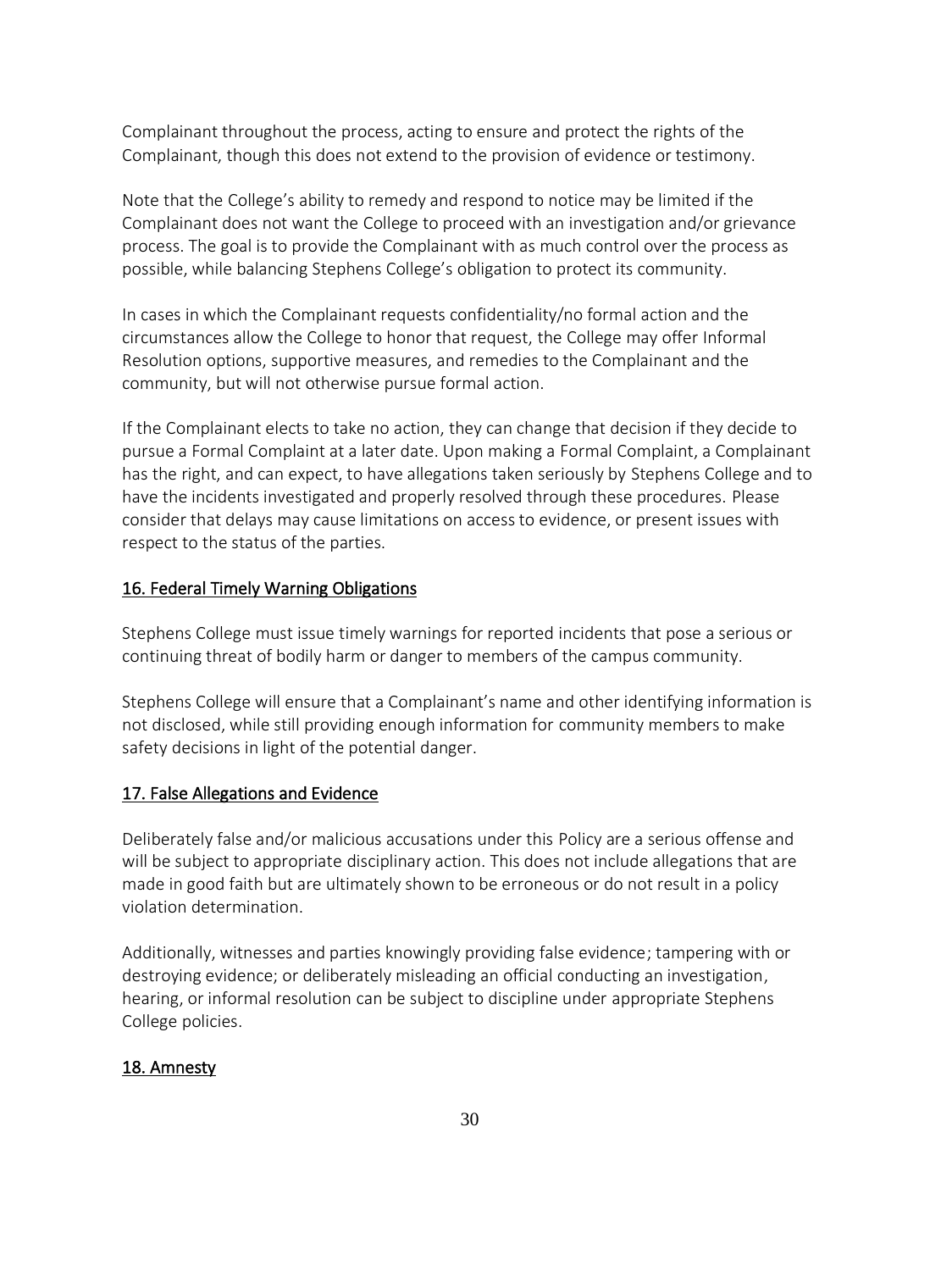The Stephens College community encourages the reporting of misconduct and crimes by Complainants and witnesses. Sometimes, Complainants or witnesses are hesitant to report to College officials or participate in resolution processes because they fear that they themselves may be in violation of certain policies, such as underage drinking or use of illicit drugs at the time of the incident. Respondents may hesitate to be forthcoming during the process for the same reasons.

It is in the best interests of the College community that Complainants choose to report misconduct to Stephens College officials, that witnesses come forward to share what they know, and that all parties be forthcoming during the process.

To encourage reporting and participation in the process, Stephens College maintains a policy of offering parties and witnesses amnesty from minor policy violations – such as underage consumption of alcohol or the use of illicit drugs – related to the incident.

Amnesty does not apply to more serious allegations such as physical abuse of another or illicit drug distribution.

## a. Students

Sometimes, students are hesitant to assist others for fear that they may get in trouble themselves (for example, an underage student who has been drinking or using marijuana might hesitate to help take an individual who has experienced sexual assault to the Safety and Security Office or report to a residence life staff member).

Stephens College maintains a policy of amnesty for students who offer help to others in need. Although policy violations may not always be overlooked, the College may provide purely educational options with no official disciplinary finding, rather than punitive sanctions, to those who offer their assistance to others in need.

### b. Employees

Sometimes, employees are hesitant to report harassment, discrimination, or retaliation they have experienced for fear that they may get in trouble themselves. For example, an employee who has violated the Professional Boundaries with Students Policy and is then assaulted in the course of that relationship might hesitate to report the incident to Stephens College officials.

The College may, at its discretion, offer employee Complainants amnesty from such policy violations (typically more minor policy violations) related to the incident.

Amnesty may also be granted to Respondents and witnesses on a case-by-case basis.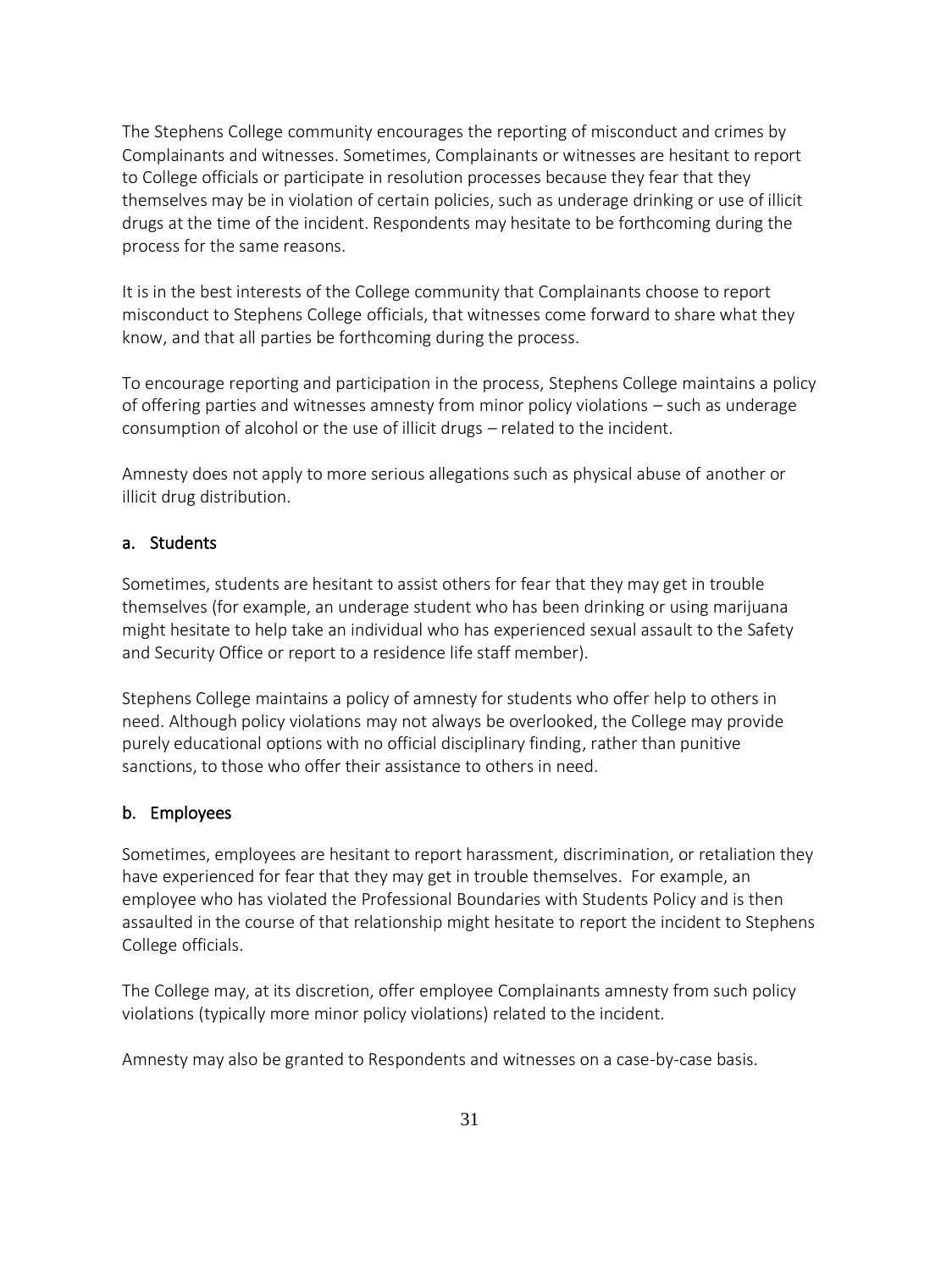### 19. Federal Statistical Reporting Obligations

Certain institutional officials – those deemed Campus Security Authorities – have a duty to report the following for federal statistical reporting purposes (Clery Act):

- a) All "primary crimes," which include criminal homicide, rape, fondling, incest, statutory rape, robbery, aggravated assault, burglary, motor vehicle theft, and arson
- b) Hate crimes, which include any bias-motivated primary crime as well as any biasmotivated larceny or theft, simple assault, intimidation, or destruction/damage/ vandalism of property
- c) VAWA-based crimes, $9$  which include sexual assault, domestic violence, dating violence, and stalking
- d) Arrests and referrals for disciplinary action for weapons-related law violations, liquorrelated law violations, and drug abuse-related law violations

All personally identifiable information is kept private, but statistical information must be shared with the Stephens College Safety and Security Office regarding the type of incident and its general location (on or off campus or in the surrounding area, but no addresses are given) for publication in the Annual Security Report and daily campus crime log.

Campus Security Authorities include student development staff, campus safety and security officers, athletic director and coaches, residence life staff, human resources staff, advisors to student organizations, and any other official with significant responsibility for student and campus activities.

### 20. Preservation of Evidence

The preservation of evidence in incidents of sexual assault and stalking is critical to potential criminal prosecution and to obtaining restraining/protective orders, and is particularly time sensitive. Stephens College will inform the Complainant of the importance of preserving evidence by taking the following actions:

#### Sexual Assault

- Seek forensic medical assistance at a local hospital, ideally within 120 hours of the incident (sooner is better).
- Avoid showering, bathing, washing hands or face, or douching, if possible, but evidence may still be collected even if you do.
- Try not to urinate.
- If oral sexual contact took place, refrain from smoking, eating, drinking, or brushing teeth.

<sup>9</sup> VAWA is the Violence Against Women Act, enacted in 1994 codified in part at 42 U.S.C. sections 13701 through 14040.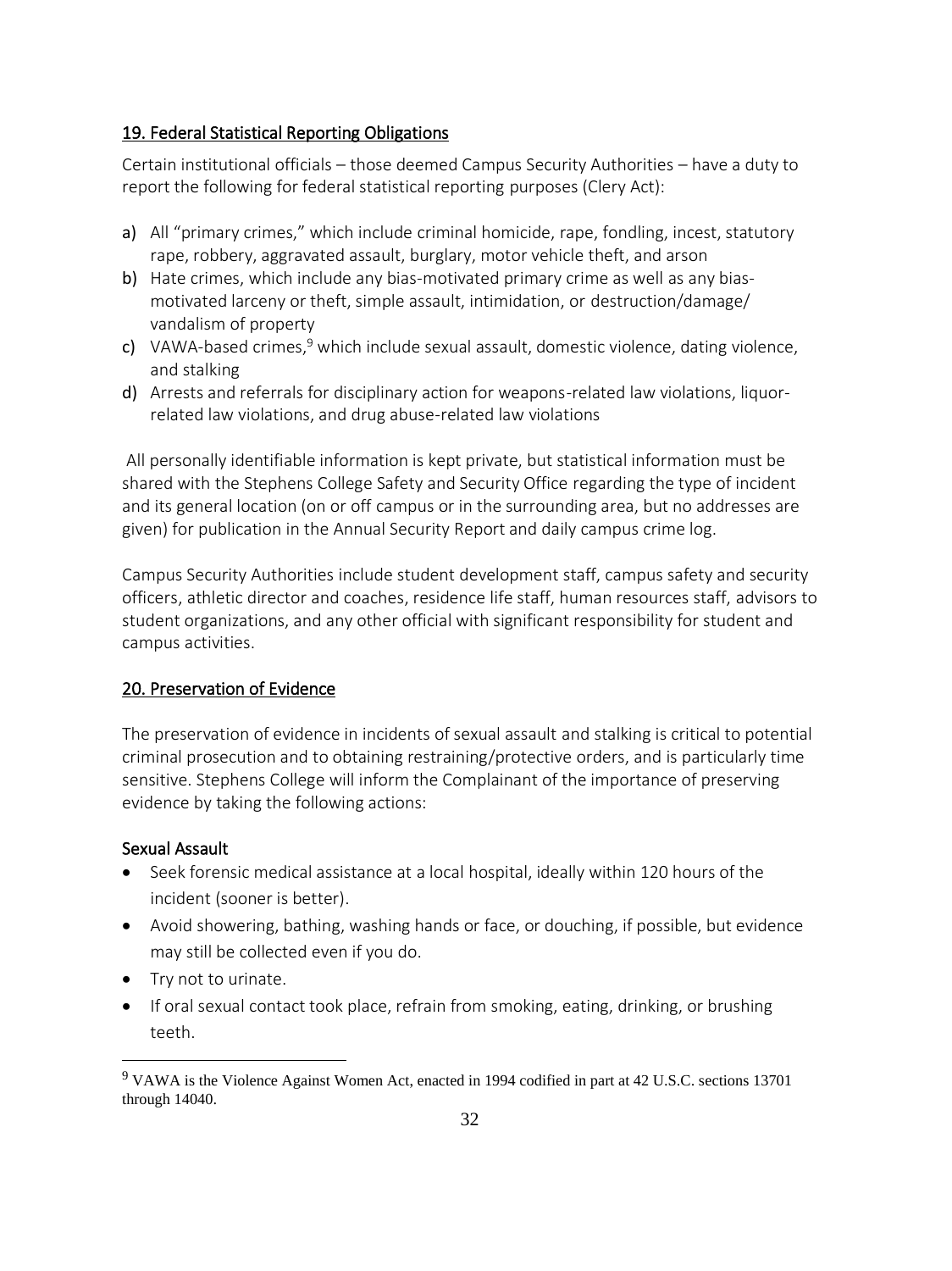- If clothes are changed, place soiled clothes in a paper bag (plastic destroys evidence).
- Seeking medical treatment can be essential even if it is not for the purposes of collecting forensic evidence.

# **Stalking**

- Evidence in the form of text and voice messages will be lost in most cases if the Complainant changes their phone number.
- Make a secondary recording of any voice messages and/or save the audio files to a cloud server.
- Take screenshots and/or a video recording of any text messages or other electronic messages (e.g., Instagram, Snapchat, Facebook).
- Save copies of e-mail correspondence, including notifications related to account access alerts.
- Take timestamped photographs of any physical evidence including notes, gifts, etc. in place when possible.
- Save copies of any messages showing a request for no further contact.
- Obtain copies of call logs showing the specific phone number being used rather than a saved contact name if possible.

During the initial meeting between the Complainant and the Title IX Coordinator, the importance of taking these actions will be reiterated, if timely.

# 21. Bystander Intervention

Stephens College encourages all community members to take reasonable and prudent actions to prevent or stop acts of discrimination and harassment. Taking action may include direct intervention, calling law enforcement, or seeking assistance from a person in authority. The College will support its community members who choose to intervene in this fashion.

# 22. Revision of this Policy

This Policy supersedes any previous policies addressing harassment, sexual misconduct, discrimination, and/or retaliation and will be reviewed and updated annually by the Equity + Compliance Team. Stephens College reserves the right to make changes to this document as necessary, and once those changes are posted online, they are in effect.

If government laws or regulations change – or court decisions alter – the requirements in a way that impacts this document, this document will be construed to comply with the most recent government regulations or holdings.